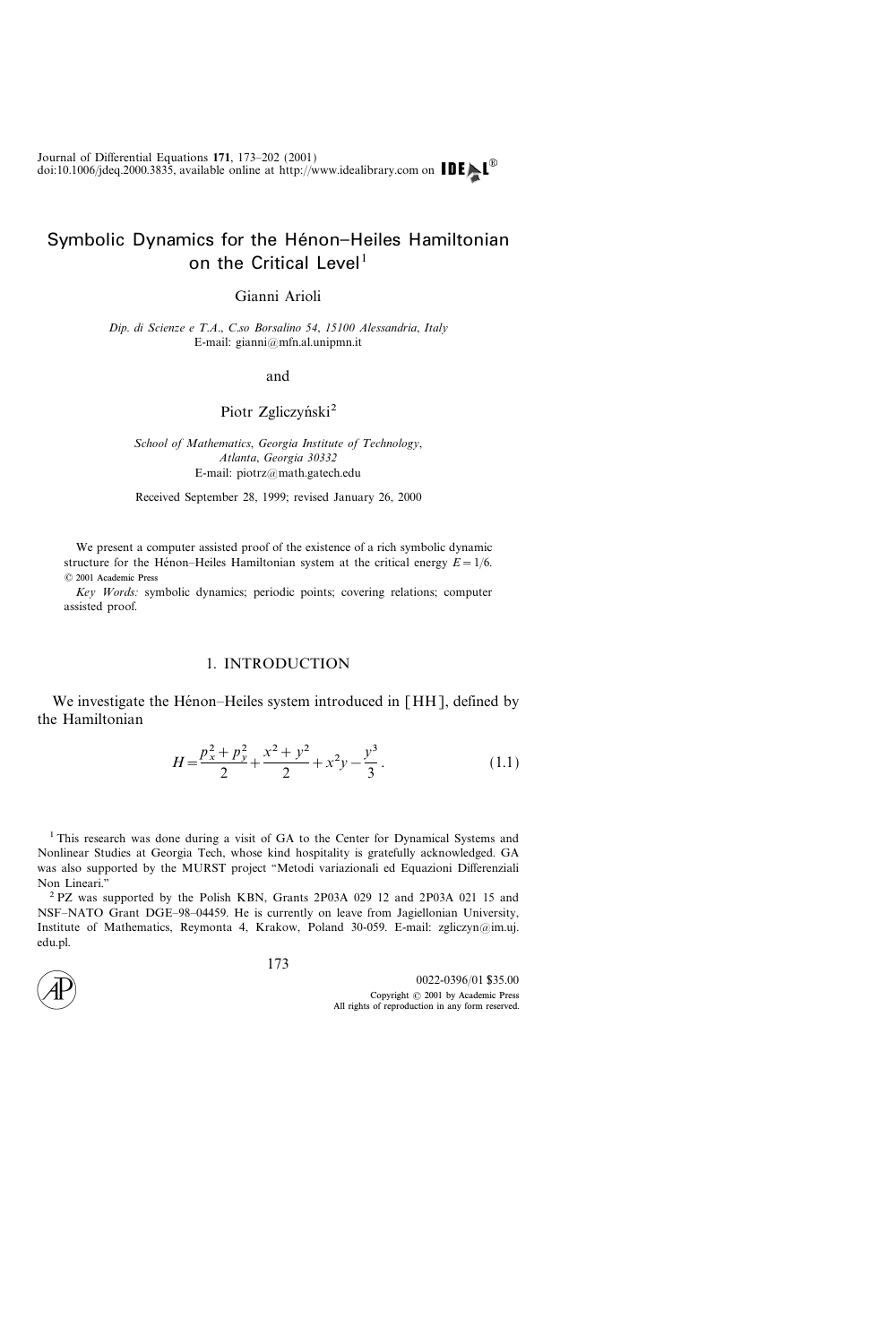The corresponding Hamilton equations are:

$$
\dot{p}_x = -x - 2xy
$$
  
\n
$$
\dot{p}_y = -x^2 + y^2 - y
$$
  
\n
$$
\dot{x} = p_x
$$
  
\n
$$
\dot{y} = p_y
$$
\n(1.2)

The system is autonomous; therefore an integral of motion is provided by the energy H. In other words, the energy levels  $\{(x, y, p_x, p_y) \in \mathbb{R}^4$ :  $H(p_x, p_y, x, y) = h$ , denoted by  $H=h$ , are invariant under the flow generated by  $(1.2)$ . The interest in the Hénon-Heiles system was initially motivated by the search for additional conservation laws in certain galactic potentials admitting an axis of symmetry; Hénon and Heiles presented the Hamiltonian (1.1) as a model problem. Later it was observed in [LF] that a wide class of three particle systems can be reduced to a Hénon-Heilestype Hamiltonian by considering only the first three terms in the Taylor expansion (see also [BGM] for a list of problems related to this model).

The numerical simulations of the Poincaré return map of system (1.2) at the section  $x=0$ ,  $\dot{x} > 0$  performed by Henon and Heiles [HH] show an interesting dynamical behavior for the energy range  $0 < h \leq 1/6$ . When h is small the system appears to be integrable, with large elliptic islands dominating the picture of the dynamics. Then, as the energy increases, some small chaotic regions arise, which tend to grow at the expense of the elliptic islands. Finally, at  $h=1/6$  the chaotic regions dominate the whole picture, with apparently only two small elliptic islands left.

Much of the research on the Hénon–Heiles system aimed at explaining this striking behavior was done in the 1970s; see the survey paper by Churchill, Pecelli, and Rod [CPR] and also [CKR]. We describe briefly the results of this development. In the following the names for the main families of periodic orbits are those used in [CPR]. We do not pursue the issue of integrability of the Hénon-Heiles system here; the interested reader is referred to [MC, MP] and references given there.

When  $h < 0$  the dynamics of the Hénon-Heiles system is rather uninteresting, since all solutions escape to infinity in both time directions. When  $h=0$  a critical point appears at the origin, and as h becomes positive eight main families of periodic orbits  $\Pi_i$ ,  $i=1, ..., 8$ , arise. All these periodic orbits lie on a compact component of the manifold  $H=h$  and exist in the whole energy range  $0 < h < \frac{1}{6}$ . At  $h = \frac{1}{6}$  three new symmetrically placed critical points appear, each bifurcating into a hyperbolic periodic orbit when  $h > \frac{1}{6}$ . We call those orbits  $P_i$ ,  $i = 1, 2, 3$ . At energy  $h = \frac{1}{6}$  the periodic orbits  $\Pi_i$ ,  $i=1, 2, 3$ , degenerate into orbits homoclinic to the newborn critical points and they disappear for higher energies. The remaining orbits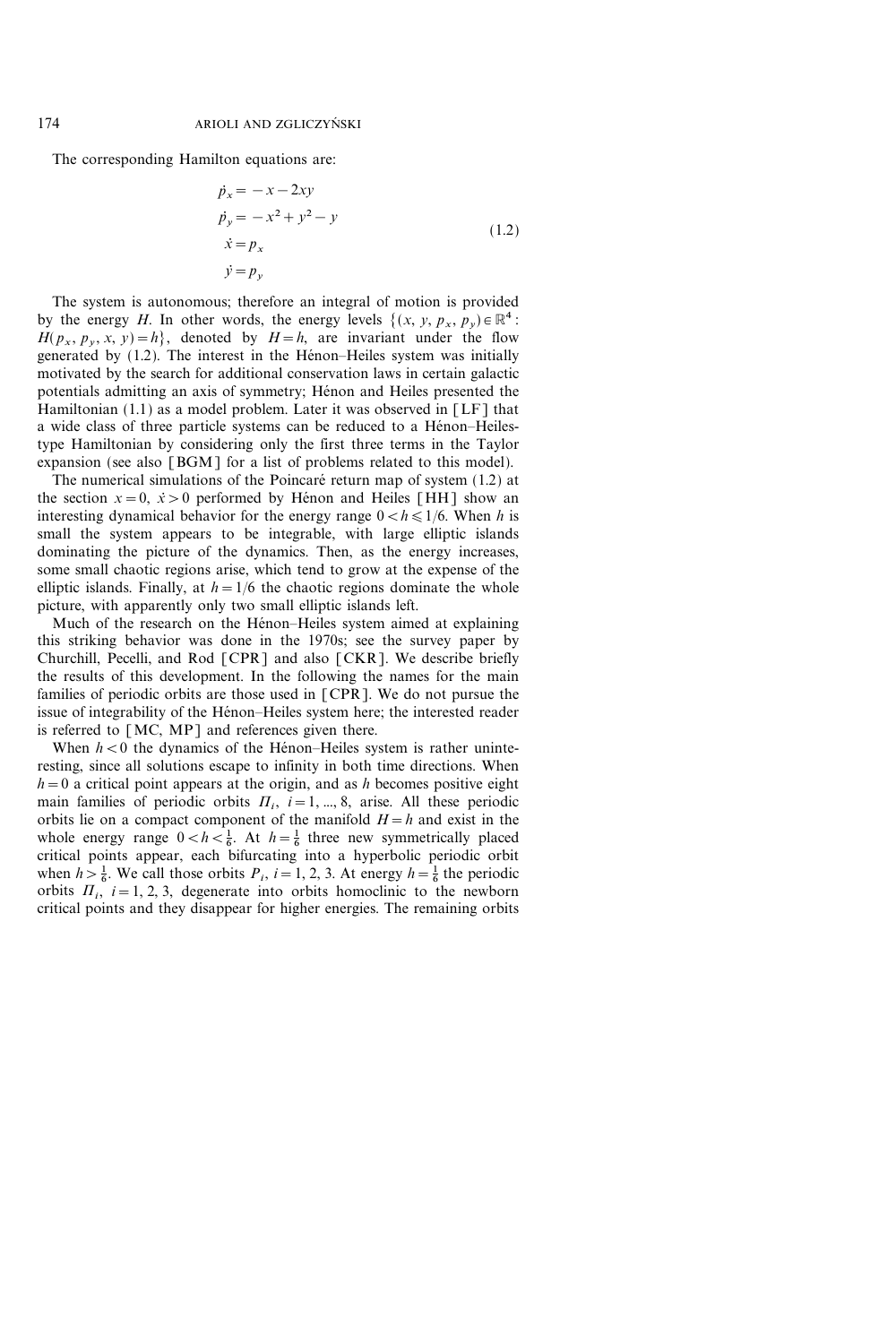$\Pi_i$ ,  $i=4, ..., 8$ , continue to exist at least for energies  $h < \frac{1}{6} + \delta$ , for some  $\delta$  > 0. It also known (see [CPRI]) that the stability type of the orbits  $\Pi_i$ ,  $i=1, 2, 3$  changes infinitely many times from hyperbolic to elliptic and vice versa as  $h \uparrow \frac{1}{6}$ . The stability type of  $\Pi_i$ ,  $i=4, 5, 6$  is believed to be hyperbolic and the orbits  $\Pi_i$ ,  $i=7, 8$  are believed to be elliptic for small h and then hyperbolic near  $h = \frac{1}{6}$ . In [CRIV] the existence of heteroclinic orbits between  $\Pi_4$ ,  $\Pi_5$ , and  $\Pi_6$  was established for sufficiently small  $h>0$ .

Obviously the above listing of main families, periodic solutions does not solve the question of the existence of some stochastic behavior for the Hénon–Heiles system. All rigorous results concerning chaotic behavior for (1.2) are obtained for energies  $h > \frac{1}{6}$ . Churchill and Rod (see [CRIII]) have shown that for sufficiently high energy  $h > \frac{1}{6}$  and for  $i = 1, 2, 3$  the stable manifold of  $P_i$  and the unstable manifolds of  $P_i$ ,  $j \neq i$ , intersect transversally, giving rise to multiple Smale's horseshoes.

In the papers [GR1, GR2, L, MHO] a different approach was used to prove some chaotic behavior for energies  $\frac{1}{6} < h < \frac{1}{6} + \delta$  for some small  $\delta > 0$ . This approach is based on the existence for  $h = \frac{1}{6}$  of an orbit homoclinic to a critical saddle-center point. In fact, we have three homoclinic orbits  $\Gamma_i$ for  $i = 1, 2, 3$  (these are the limits of the orbits  $\Pi_i$  as  $h \uparrow \frac{1}{6}$ ; see Section 3 for more details). It is possible then to derive an asymptotic expression for the Poincaré map  $F_i$  on the section  $y=0$ ,  $\dot{y}>0$  for points which remain close to  $\Gamma_i$  at all times. From this asymptotic expression it was shown that the maps  $F_i$  admit hyperbolic sets with horseshoe dynamics near  $\Gamma_i$  for  $\frac{1}{6} < h < \frac{1}{6} + \delta.$ 

In this paper we prove that the Hénon-Heiles system embeds a rich symbolic dynamic structure and it has an infinite number of periodic points for energies in the range  $h \in (\frac{1}{6} - \delta, \frac{1}{6} + \delta)$  for some  $\delta > 0$ . We investigate the Poincaré map defined on the section  $x=0$ ,  $\dot{x} > 0$ , which is the same section considered in [HH]. Roughly speaking, we show the following: there exists an invariant set S which contains the orbits  $\Pi_i$ ,  $i=4, 5, 6$ . On the set S we prove the existence of the same symbolic dynamics we would get if we knew that the stable manifolds of  $\Pi_i$  intersected the unstable manifolds of  $\Pi_i$  for i, j = 4, 5, 6. On the other hand, we did not prove the hyperbolicity of S. We remark that, even for  $h > \frac{1}{6}$ , our result is not contained in the papers mentioned above; indeed we explore a different region of the phase space, far away from the homoclinic orbit. For a detailed description of the results we refer the reader to Section 5.

In order to prove the existence of symbolic dynamics, we use the topological method developed in [Z1, Z2, GZ]. The basic tools in this method are the covering relations and the fixed point index. See Section 4 for a detailed exposition of the method.

A basic feature of our procedure is that we do not have any assumption involving derivatives. In fact, this method has a lot in common with the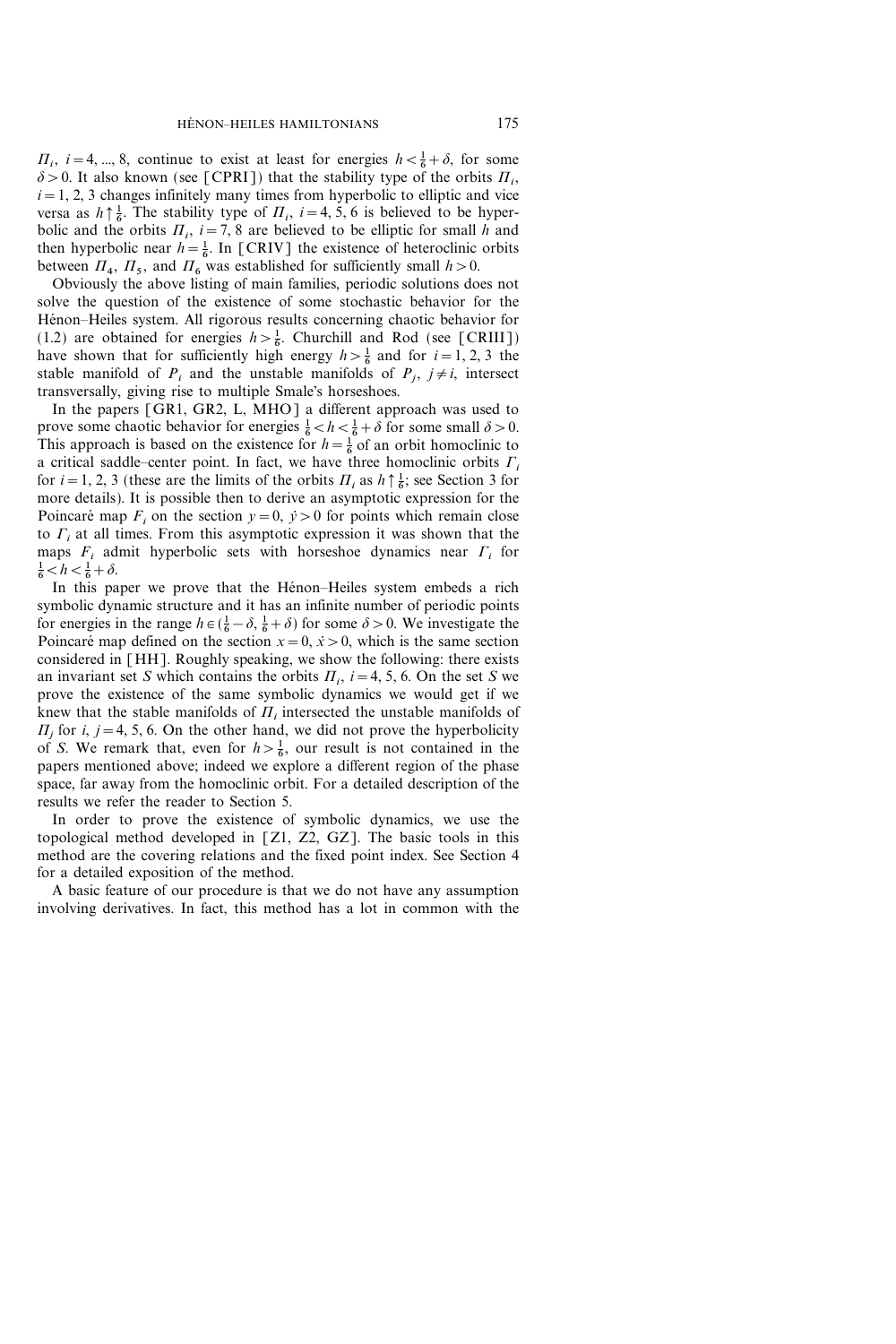classical approach used for dealing with Smale's horseshoes (see for example [GH]). From the assumptions used there, we drop all those involving derivatives (cone conditions). We keep the assumptions concerning how the image of some sets is located with respect to other sets, which is precisely our definition of the covering relation. By this method, given an approximate transversal intersection of the stable and unstable manifolds, we are able to explicitly build the sets on which the symbolic dynamics is obtained, but we do not need to verify what is the relation between our approximate invariant manifolds and the true invariant manifolds. This is the reason that makes the method applicable.

We want to point out that purely topological methods in the context of the Henon-Heiles hamiltonian were introduced in the papers by Churchill and Rod  $\lceil \text{CRI}, \text{CRII} \rceil$  (see also  $\lceil \text{E} \rceil$ ). The method presented here appears to be both more elementary and more general.

Another important feature of our proof is that we check all covering relations with computer assistance, i.e., we do rigorous numerics. Since our method is purely topological (i.e., it only involves  $C<sup>0</sup>$  assumptions), we were able to perform all necessary numerics in a reasonable time (about 2 hours and 40 minutes on a Pentium III computer).

We conclude with some remarks on computer assisted proofs of chaotic behavior for dynamical systems. At this moment there exists a number of such proofs. The reason to use computers is our inability to solve the equations in regions far from some special orbits, even with a suitable approximation.

Some of the existing computer assisted proofs exploit special properties of the system under consideration. This is the case for the first rigorous proof of existence of chaotic solutions for the Lorenz system in [HZHT]. Also, the recent proof of the existence of the Lorenz attractor by Tucker [T] is devised especially for this particular system, but obviously the result is very strong in that case, as he is able to prove that the dynamics on the whole Lorenz attractor is hyperbolic.

Other methods used in computer assisted proofs are more general, in fact they do not depend upon the particular system under consideration. One such method (see  $[NR, RNS]$ ) is to show rigorously the transversality of the intersection of stable and unstable manifolds of fixed points or periodic orbits. To apply this method we need rigorous algorithms to build the stable and unstable manifolds. This is done in [NR, RNS] for one-dimensional stable and unstable manifolds. This requires some rigorous  $C<sup>1</sup>$ computations. This method does not give any information about the lower bound for the topological entropy of the map under consideration or about the periods of the periodic points.

The proof we present here and the proofs in [MM2, MM3, Z2, GZ] are examples of applications of topological methods in chaotic dynamics.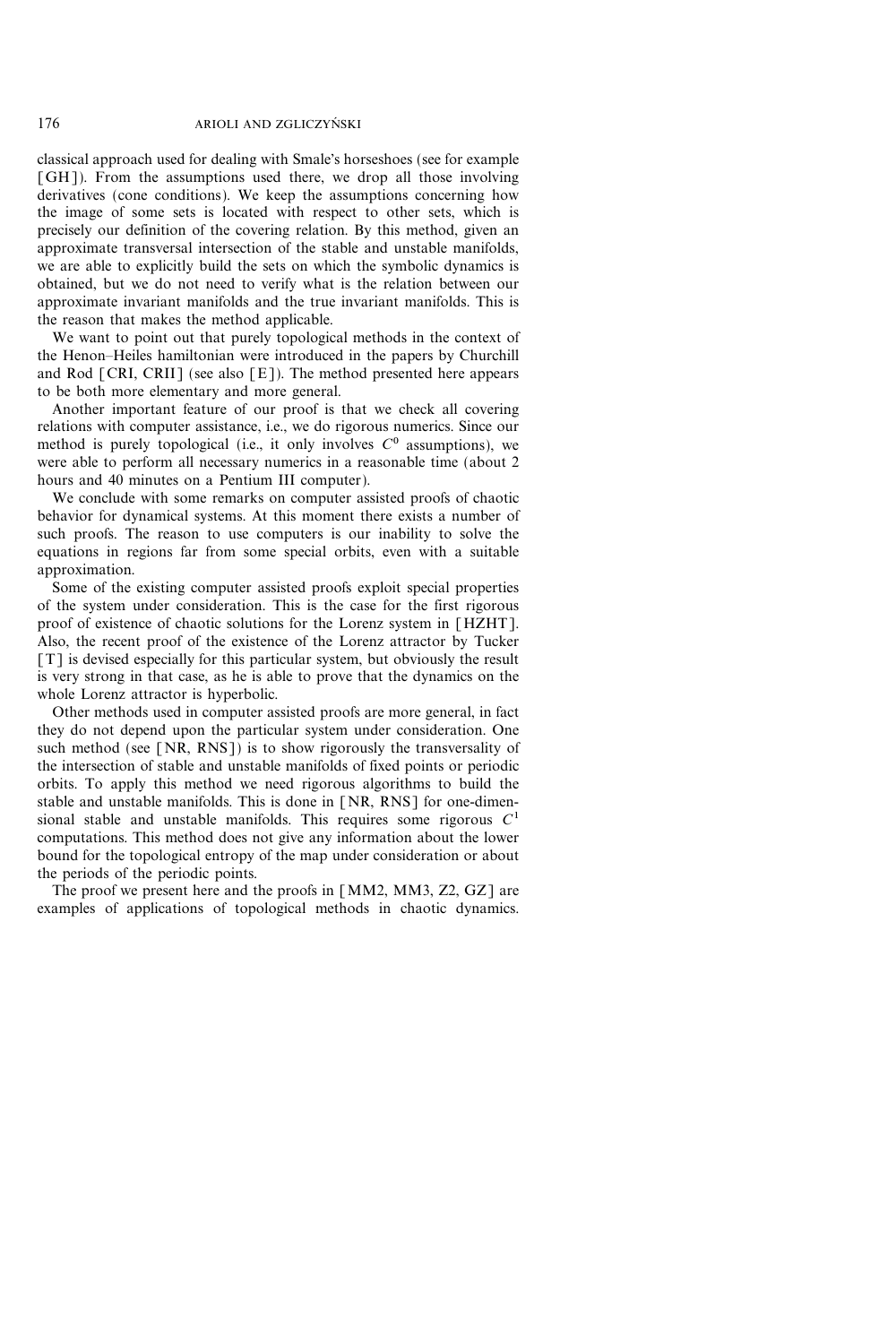These methods do not depend upon  $C<sup>1</sup>$ -details of the system under consideration, but only require some  $C<sup>0</sup>$ -information on the Poincaré map as an input to compute topological invariants, like the Conley index or the fixed point index. The fact that we need to perform only  $C^0$  computations is very important and results in much shorter computation times when compared to methods requiring  $C<sup>1</sup>$  estimates. Obviously this is a strong side of these methods, but there is also a weak side, since all the information concerning  $C<sup>1</sup>$  properties like the hyperbolicity of the invariant set is not available.

The layout of the paper is as follows: In Section 2 we discuss some properties of the system and we describe the idea underlying the proof of the results. In Section 3 we discuss the Poincaré return map. In Section 4 we describe the topological methods we use. In Section 5 we give all the results we obtain, and in the last section we provide a description of the numerics involved.

# 2. DESCRIPTION OF THE SYSTEM

System (1.2) is invariant under the symmetries given by the time reversal, the maps  $(p_x, x) \mapsto (-p_x, -x)$  and  $(x, y, p_x, p_y) \mapsto R_{\pm}(x, y, p_x, p_y),$ where the matrices  $R_+$  are defined by

$$
\begin{bmatrix}\n\cos\left(\pm\frac{2\pi}{3}\right) & -\sin\left(\pm\frac{2\pi}{3}\right) & 0 & 0 \\
\sin\left(\pm\frac{2\pi}{3}\right) & \cos\left(\pm\frac{2\pi}{3}\right) & 0 & 0 \\
0 & 0 & \cos\left(\pm\frac{2\pi}{3}\right) & -\sin\left(\pm\frac{2\pi}{3}\right) \\
0 & 0 & \sin\left(\pm\frac{2\pi}{3}\right) & \cos\left(\pm\frac{2\pi}{3}\right)\n\end{bmatrix}
$$

Consider the Poincaré section  $\Theta_1$  defined by  $H=1/6$ ,  $x=0$ ,  $\dot{x}>0$ ; in fact from now on we denote by  $\Theta_1$  the projection of the Poincaré section on the plane  $(y, p_y)$  and we use the coordinates  $(y, p_y)$  to denote points on  $\Theta_1$ . Let  $\Theta_2$  and  $\Theta_3$  be the Poincaré sections obtained by the symmetries  $R_{+}$ from  $\Theta_1$ . More precisely, we define  $\Theta_2 = R_{-}(\Theta_1)$  and  $\Theta_3 = R_{+}(\Theta_1)$ . Finally let  $\Theta = \bigcup_i \Theta_i$ .

Let  $P_1$ : dom $(P_1) \subset \Theta_1 \rightarrow \Theta_1$  be the Poincaré map (the actual domain of the map is described in Section 3).

In this paper we focus on the periodic orbits  $\Pi_i$ , i=4, 5, 6. Following [CPR] we call  $\Pi_i$  both the periodic orbits and their intersection with  $\Theta_1$ ,

.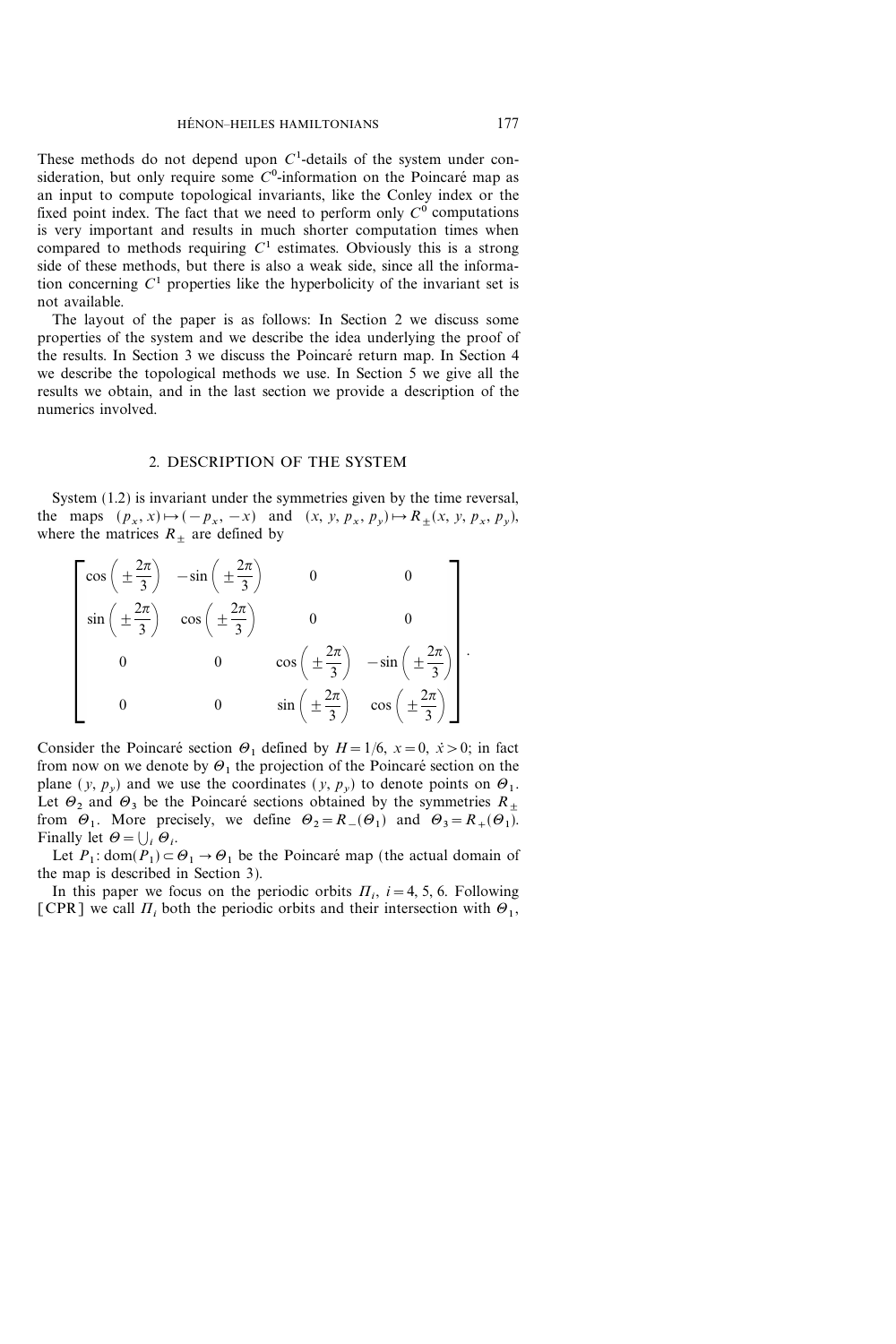which are fixed points for the Poincaré map. Note that the orbit  $\Pi_4$  intersects  $\Theta_1$  in a point (x=0, y < 0, p<sub>x</sub> > 0, p<sub>y</sub> = 0) (see Fig. 2 in [CPR] and apply transformation  $(x, y) \mapsto -(y, x)$ ). The other orbits are  $\Pi_5 = R_-(\Pi_4)$ and  $\Pi_6 = R_+(H_4)$ ; it follows from the geometrical construction of these orbits in [CPR] that the intersection of each of these orbits with  $\theta_1$ consists in just one point and we have  $\Pi_5 = (\bar{y}, p_{y})$  and  $\Pi_6 = (\bar{y}, -p_{y}) =$  $M(\Pi<sub>5</sub>)$  for some  $\bar{y}$  and  $p_y > 0$ . It can be observed numerically that  $P_1$  has a fixed point in a neighborhood of  $(-1/4, 0)$  (and the existence of such fixed point is rigorously proved as a byproduct of our result). We identify this point with  $\Pi_4$ . The periodic orbits  $\Pi_5$  and  $\Pi_6$ , obtained by the symmetry given by  $R_+$  from  $\Pi_4$ , also intersect  $\Theta_1$  at two other fixed points of the map  $P_1$  (see Fig. 1). We have  $\Pi_5 \simeq (0.37, 0.30)$  and  $\Pi_6 \simeq (0.37, -0.30)$ .

If  $x \in \Theta_1$  is a fixed point for the Poincaré map, by  $W_s(x)$  ( $W_u(x)$ ) we denote its stable (unstable) manifold. Finally let  $M$  be the map corresponding to the symmetry about the y axis, i.e.,  $M(y, p_y) = (y, -p_y)$ .

# 2.1. Approximate Stable and Unstable Manifolds for  $\Pi_4$ ,  $\Pi_5$ ,  $\Pi_6$

Figure 1 displays the computer-generated approximate stable and unstable invariant manifolds for the points  $\Pi_i$ . The black branches are the unstable manifolds (denoted by  $u$ ) and the grey branches are the stable manifolds (denoted by s). The rule for naming various branches is the following: for  $\Pi_4$ , which is located on the line  $y=0$ , we denote the branch of invariant manifolds which enter into the upper half-plane with the subscript 1, those entering the lower part have the subscript 2. For invariant manifolds of  $\Pi_5$  we use primes and for those of  $\Pi_6$  we use double primes.



**FIG. 1.** Approximate stable and unstable manifolds of  $\Pi_i$ ,  $i=4, 5, 6$ .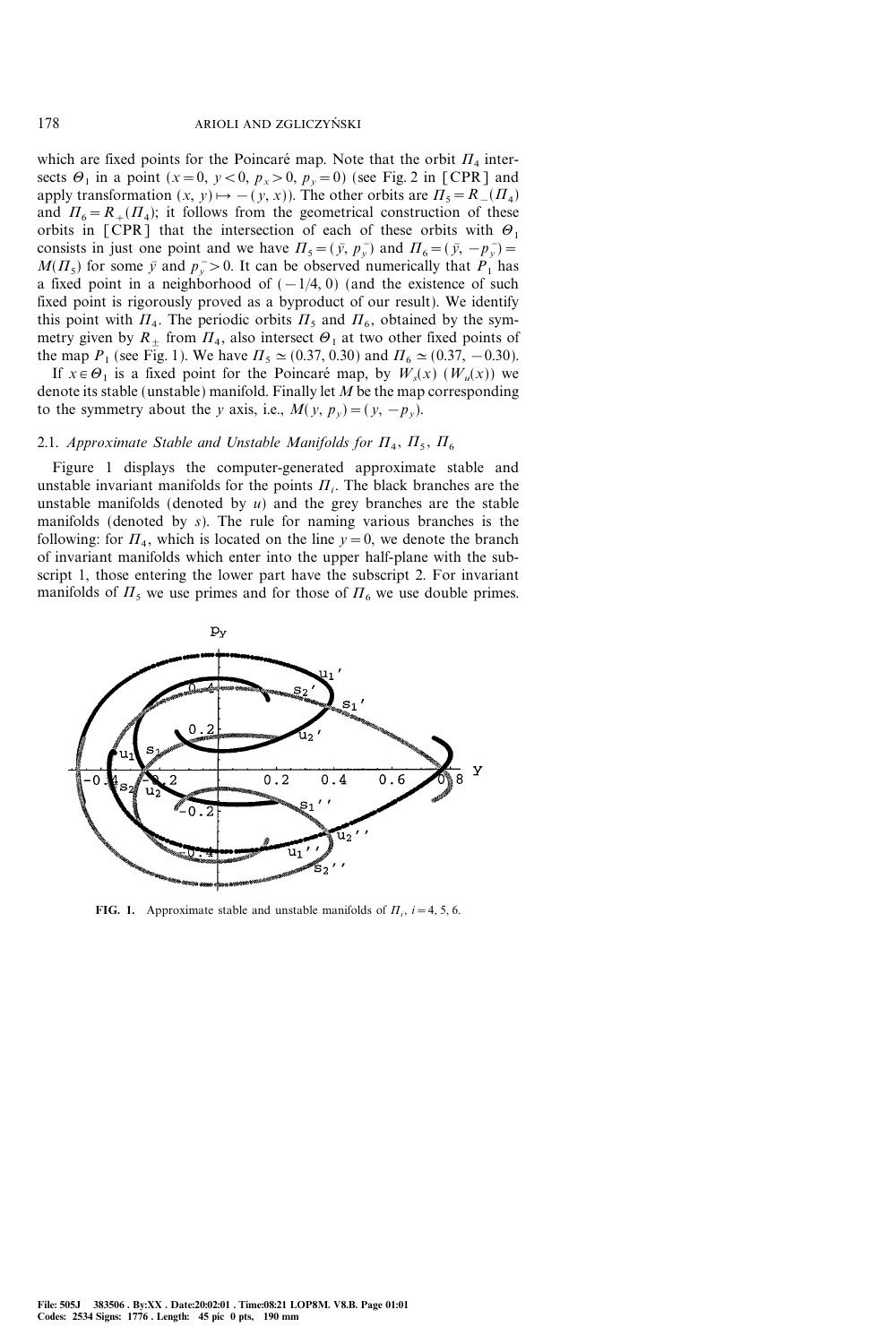The subscripts 1 and 2 are assigned to various branches by symmetry:  $u'_j = R_{-}u_j, s'_j = R_{-}u_j, u''_j = R_{+}u_j, s''_j = R_{+}u_j$  for  $j = 1, 2$ .

Observe that the rotational symmetries of the system  $R_{-}$  and  $R_{+}$  are not explicit in Fig. 1. This is due to the fact that the Poincaré section  $\Theta_1$ is not invariant with respect to  $R_{-}$  and  $R_{+}$ . One can try to recover those symmetries as non-linear maps which are a composition of the rotation  $R_{-}$  $(R_{+})$  and the Poincaré map between sections  $\Theta_1$  and  $R_{-} \Theta_1$  ( $R_{+} \Theta$ ), but since these maps are not given explicitly, we do not pursue this attempt any further. Instead, we exploit the symmetries  $R_{-}$  and  $R_{+}$  by noting that the Poincaré maps on  $\Theta_2$  and  $\Theta_3$  are conjugated to the Poincaré map on  $\Theta_1$ by these rotations.

The symmetry of this picture with respect to the reflection about the line  $y=0$  (the map M) is a consequence of the symmetries of the Hénon–Heiles equations, as is explained by the following lemma.

LEMMA 1. If  $P(y, p_y) = (\tilde{y}, \tilde{p}_y)$ , then  $P(\tilde{y}, -\tilde{p}_y) = (y, -p_y)$ . Furthermore,  $(y, p_v) \in W_s(\Pi_i)$  if and only if  $(y, -p_v) \in W_u(M(\Pi_i)).$ 

*Proof.* Let h be the energy. Let  $p_x(y, p_y)$  be the value of  $p_x$  for a point on  $\Theta_1$ ,

$$
p_x(y, p_y) = \sqrt{2h - p_y^2 - y^2 + y^3/3}.
$$

Let  $\varphi: \mathbb{R} \times \mathbb{R}^4 \to \mathbb{R}^4$  be the dynamical system defined by (1.2); in other words the function  $t \mapsto \varphi(t, (x_0, y_0, p_{x0}, p_{y0}))$  is a solution to the system (1.2) with initial conditions at time  $t_0=0$  set to  $(x_0, y_0, p_{x0}, p_{y0})$ . By  $\varphi_x$ we denote the x-component of  $\varphi$ .

By the definition of a Poincaré map,  $P(y, p_y) = (\tilde{y}, \tilde{p}_y)$  means that there exists a  $T>0$  such that

$$
\varphi(T, (0, y, p_x(y, p_y), p_y)) = (0, \tilde{y}, p_x(\tilde{y}, \tilde{p}_y), \tilde{p}_y),
$$
 (2.1)

and for all  $0 < t < T$ , either,

$$
\varphi_x(t, (0, y, p_x(y, p_y), p_y)) \neq 0
$$

or

$$
\frac{d}{dt}\varphi_x(t,(0, y, p_x(y, p_y), p_y)) < 0.
$$
\n(2.2)

After applying the time reversal symmetry to  $(2.1)-(2.2)$  we obtain

$$
\varphi(T, (0, \tilde{y}, -p_x(\tilde{y}, \tilde{p}_y), -\tilde{p}_y)) = (0, y, -p_x(y, p_y), -p_y) \tag{2.3}
$$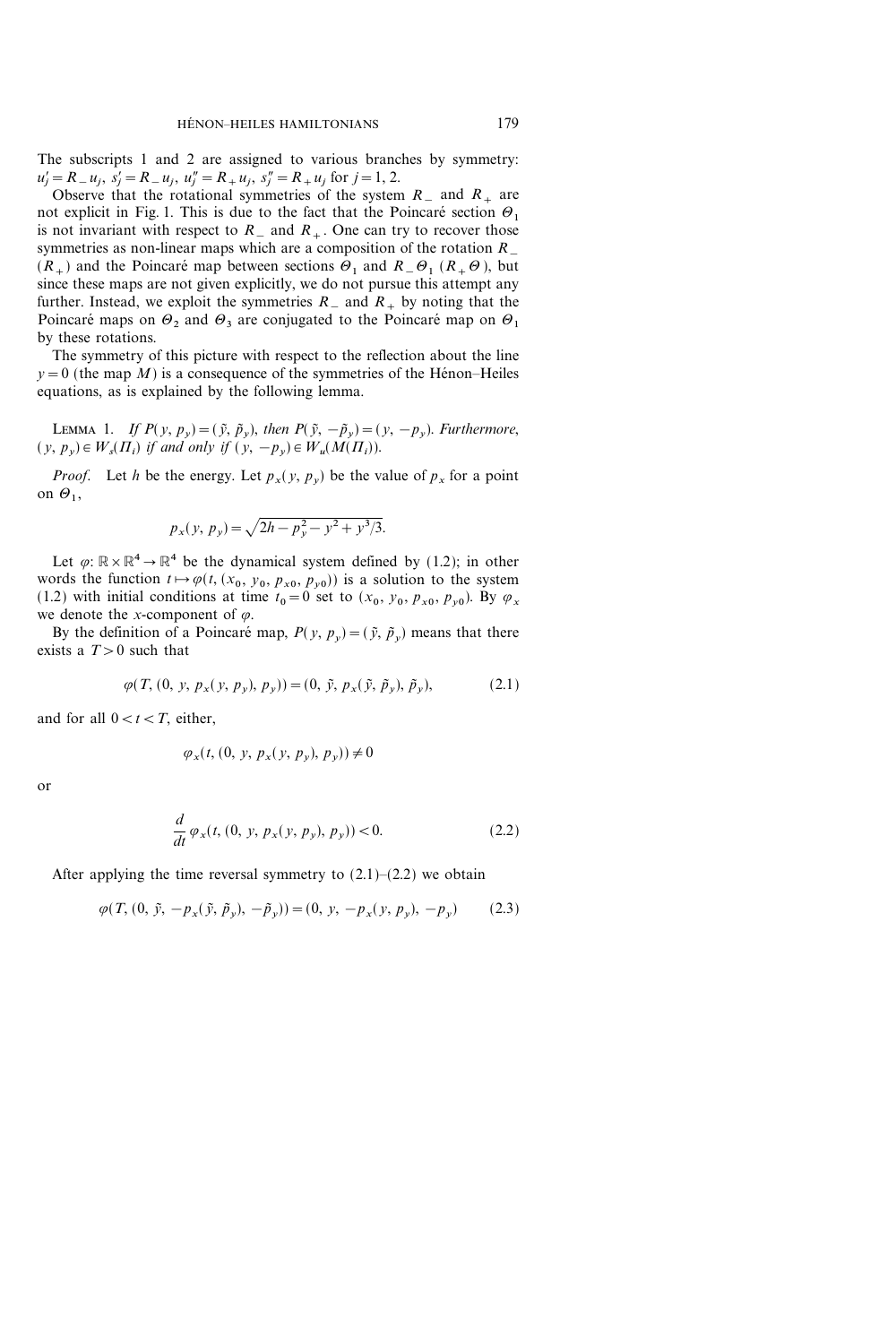and, for  $0 < t < T$ , either

$$
\varphi_x(t, (0, \tilde{y}, -p_x(\tilde{y}, \tilde{p}_y), -\tilde{p}_y)) \neq 0
$$

or

$$
\frac{d}{dt}\varphi_x(t, (0, \tilde{y}, -p_x(\tilde{y}, \tilde{p}_y), -\tilde{p}_y)) > 0.
$$
\n(2.4)

The reflection against the y axis  $(x, p_x) \rightarrow (-x, -p_x)$  transforms conditions  $(2.3)-(2.4)$  into

$$
\varphi(T, (0, \tilde{y}, p_x(\tilde{y}, \tilde{p}_y), -\tilde{p}_y)) = (0, y, p_x(y, p_y), -p_y) \tag{2.5}
$$

and, for  $0 < t < T$ , either

$$
\varphi_x(t, (0, \tilde{y}, p_x(\tilde{y}, \tilde{p}_y), -\tilde{p}_y)) \neq 0
$$

or

$$
\frac{d}{dt}\,\varphi_x(t,(0,\,\tilde{y},\,p_x(\,\tilde{y},\,\tilde{p}_y),\,-\tilde{p}_y)) < 0.\tag{2.6}
$$

Since  $p_x(y, -p_y) = p_x(y, p_y)$ , the conditions (2.5)–(2.6) are equivalent to

$$
P(\tilde{y}, -\tilde{p}_y) = (y, -p_y);
$$

hence we have proved the first assertion of the lemma. The second one follows easily.

Observe that Fig. 1. strongly suggests that the fixed points  $\Pi_i$ ,  $i=4, 5, 6$ , are hyperbolic and that we have following transversal intersections:

$$
u_1 \wedge s'_2, u'_1 \wedge s''_2, u''_1 \wedge s_2
$$
  

$$
u_2 \wedge s''_1, u''_2 \wedge s'_1, u'_2 \wedge s_1.
$$

Now using the standard argument from the proof of the Smale-Birkhoff homoclinic theorem (see Theorem 5.3.5 in [GH]) one can argue that for some iteration of the Poincaré map  $P$  we have a hyperbolic invariant set containing  $\Pi_i$ , i=4, 5, 6 and the symbolic dynamics contains the following transitions:

$$
M_4 \to M_4, M_5, M_6
$$
  $M_5 \to M_4, M_5, M_6$ ,  $M_6 \to M_4, M_5, M_6$ 

where  $M_i$  are some tiny sets such that  $\Pi_i \in M_i$ . In the next subsection we repeat an essential part of this argument in the description of our method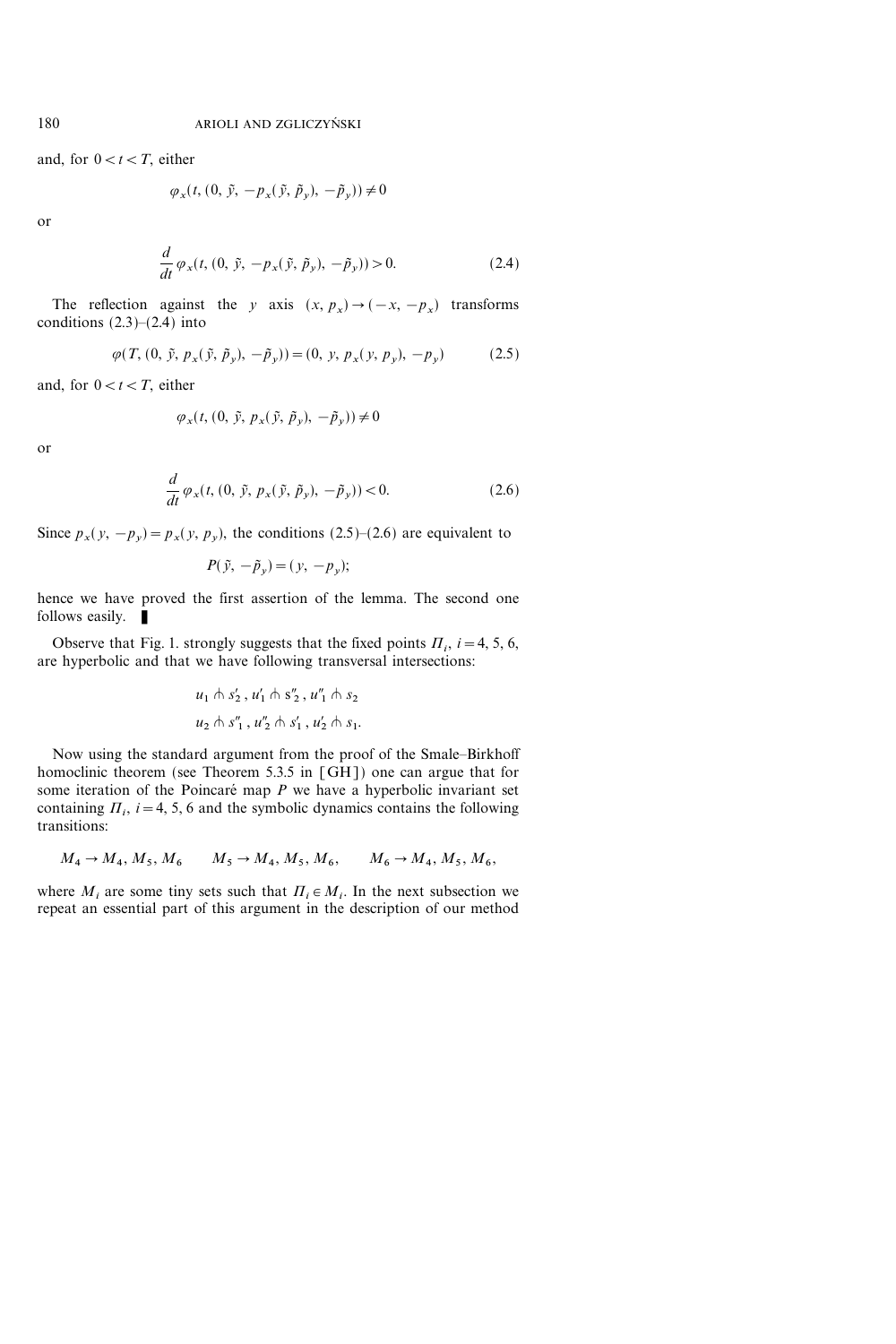of exploiting the apparent transversal intersections of the invariant manifolds to obtain some symbolic dynamics.

# 2.2. The Construction of the Sets

We follow the standard argument mentioned above to construct the sets  $M_i$ , explicitly. To this aim we have to use auxiliary sets, which are located on the intersections of stable and unstable manifolds under consideration. In our approach we do not need any information about hyperbolicity, hence we neither have to worry about rigorous linearization of the Poincaré map around the points  $\Pi_i$ , nor do we have to perform the analysis involved in the  $\lambda$ -lemma (see Theorem 5.2.10 in [GH]).

As an example we describe how we exploit the apparent transversal intersections

$$
u_1 \wedge s_2', \qquad u_2' \wedge s_1 \tag{2.7}
$$

to build symbolic dynamics on two symbols in the neighborhood of  $\Pi_4$ .

In this construction we use the covering relation  $\Rightarrow$  which is precisely defined in Section 4; here we only present a heuristic description.

We consider parallelograms on the plane. For each parallelogram we choose an expanding direction and a contracting direction (these are just names, we do not rigorously check if we actually have expansion or contraction). As a rule, the expanding direction is along the unstable manifold under consideration. The relation  $M \stackrel{P}{\Rightarrow} N$  means that M is mapped across  $N$  in the expanding direction and  $P(M)$  do not intersect the edges of  $N$ which are parallel to the expanding direction (see Fig. 5).

In this construction we place all parallelograms along either  $u_1$  or  $u_2'$ .

1a: Close to  $\Pi_4$ . We start with a set  $M_0$  such that  $\Pi_4 \in M_0$ ,  $M_0$  is oriented along  $u_1$  and satisfies  $M_0 \stackrel{P}{\Rightarrow} M_0$ .

1b: Close to  $\Pi_5$ . We construct  $M'_0$  with the same criterion as in 1a.

2a: Reaching  $u_1 \cap s_2'$  from  $M_0$ . We need to find sets  $M_1, M_2, ...$  $M_{k_1}$  such that  $M_i \stackrel{P}{\Rightarrow} M_{i+1}$  for  $i=0, ..., k-1$  and the last set in this sequence is such that the intersection of  $u_1$  and  $s_2$  is located in the interior of  $M_k$  and  $s'_2$  intersects  $M_k$  transversally in the expanding direction (which is close to that of  $u_1$ ). Observe that this is possible due to apparent transversal intersection of  $u_1 \cap c_2'$ . In our case we have  $k_1 = 2$ .

2b: Reaching  $u'_2 \cap s_1$  from  $M'_0$ . As in step 2a.

3a: Getting close to  $\Pi_5$  and u' from  $M_{k_1}$ . Since  $M_k$  is located across  $s'_2$ , then the iterates of  $M_k$  bring  $M_k$  close to  $u' = u'_1 \cup u'_2$ . There is also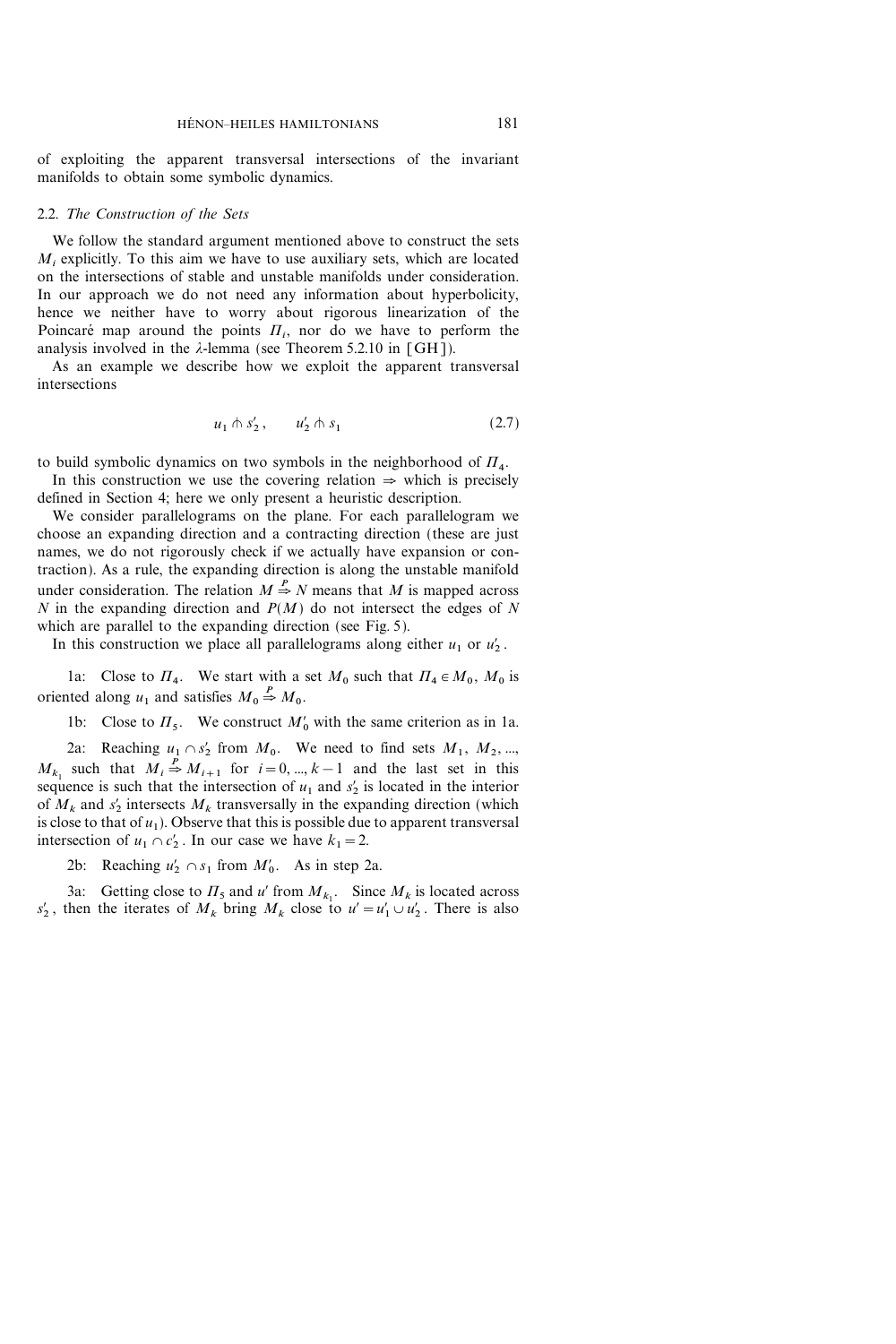expansion along u'. Hence we can find a sequence  $M_{k_1}, ..., M_{k_2}$ , such that

$$
M_{k_1} \stackrel{P}{\Rightarrow} M_{k_1+1} \stackrel{P}{\Rightarrow} \cdots \stackrel{P}{\Rightarrow} \cdots M_{k_2} \stackrel{P}{\Rightarrow} M'_0 \cup M'_1.
$$

In our case  $k_2 = k_1$ .

3b: Getting close to  $\Pi_4$  and u from  $M'_{k_1}$ . As in step 3a.

4: Closing the loop. Observe that as a results of the previous steps we get

$$
M_0 \stackrel{P}{\Rightarrow} M_0, M_1
$$

and

$$
M_1 \stackrel{P}{\Rightarrow} M_2 \stackrel{P}{\Rightarrow} \cdots \stackrel{P}{\Rightarrow} M_{k_2} \stackrel{P}{\Rightarrow} M'_1 \stackrel{P}{\Rightarrow} \cdots \stackrel{P}{\Rightarrow} M'_{k'_2} \stackrel{P}{\Rightarrow} M_0, M_1.
$$

We have built transitions from  $M_n$  to  $M_l$ ,  $l, m=0, 1$ , using covering relations. These transitions yield (see Section 4) the existence of symbolic dynamics on two symbols for  $P^{k_2+k_2}$ , with periodic points corresponding to periodic sequences.

This is the idea of the procedure we used to build the sets  $M_i$ ,  $j=0, 4$ , which are used in the actual proof.

Figure 6 shows the sets  $M_i$  (and some other sets  $N_i$ , which will be introduced in the sequel) and the location of the invariant manifolds for  $\Pi_4$ and  $\Pi_5$ .

# 2.3. Comparison with the Standard Argument

The standard argument  $\lceil GH \rceil$  applied to (2.7) goes essentially through the same steps described above. The essential difference is in the size of sets  $M_i$ , and their number.

Let  $U_4$  and  $U_5$  be neighborhoods of  $\Pi_4$  and  $\Pi_5$ , such that the behavior of  $P_{|U_i}$  is hyperbolic. To give (or compute) a lower bound for the size of  $U_i$  is a rather hard task (even with computer assistance). As a result the sets  $U_i$  are very small. The standard argument requires the sets  $M_0$ ,  $M_1$ ,  $M'_0$ , and  $M'_1$  to be contained in  $U_4$  and  $U_5$  respectively.

Since we start very close to a fixed point  $\Pi_4$ , the number  $k_1$  required to reach the intersection of  $u_1 \cap s'_1$  is rather large.

Also, the following step, i.e., getting close to  $\Pi_i$ , results in large values of  $k_2 - k_1$ . There are two reasons for this: the sets  $U_i$  are very small and we want the transition map  $P^{k_2}$  defined on the appropriate subset of  $M_1$  to fulfill the cone conditions, with respect to the expanding and contracting directions in  $U_4$  and  $U_5$ . This is achieved by iterating P many times in  $U_5$ .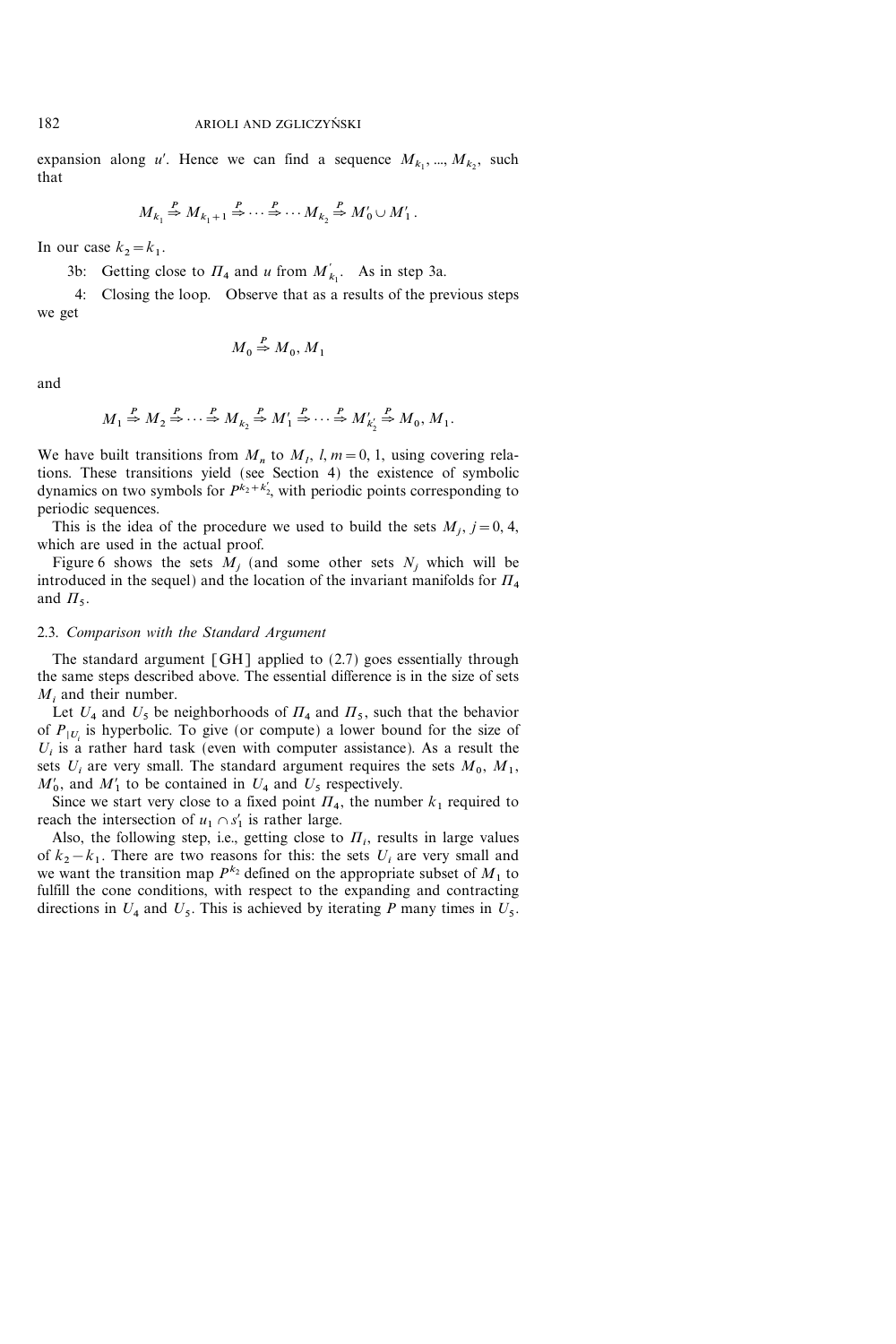

FIG. 2. The sets  $M_i$  and their images through P.

As aresult of the standard argument we obtain a hyperbolic invariant set, but the dynamics on this set is very slow: most of the time the points stay close to the fixed points and from time to time they make sudden jumps to another fixed point.

# 3. THE POINCARE MAP

Let  $\mathbb T$  be the triangle in the  $(x, y)$  plane with vertices  $(0, 1), (-\sqrt{3}/2,$  $-1/2$ ), and  $(\sqrt{3}/2, -1/2)$ ; T is the closure of the bounded component of the so-called Hill region, i.e., the area where  $V(x, y) < 1/6$  in the plane  $(p_x=0, p_y=0)$ , therefore the projection to the  $(x, y)$  plane of any motion starting on  $\mathbb T$  cannot leave  $\mathbb T$ . Let  $\mathbb S := \{(x, y, p_x, p_y) : H(x, y, p_x, p_y) =$  $1/6, (x, y) \in \mathbb{T}$ .

Let  $F_1=(0, 1, 0, 0)$  and recall that the plane  $(x=0, p_x=0)$  is invariant. The Hamiltonian restricted to this plane is

$$
H(y, p_y) = 1/2(p_y^2 + y^2) - y^3/3,
$$

and the point  $(y, p_y) = (1, 0)$  corresponding to  $F_1$  is a hyperbolic fixed point. It is easy to see that there exists a solution of the system homoclinic to  $F_1$ ; indeed, the trajectories of the system are defined by the energy levels and on the energy level  $E=1/6$  we have the equation

$$
1/2(p_y^2 + y^2) - y^3/3 = 1/6
$$
\n(3.1)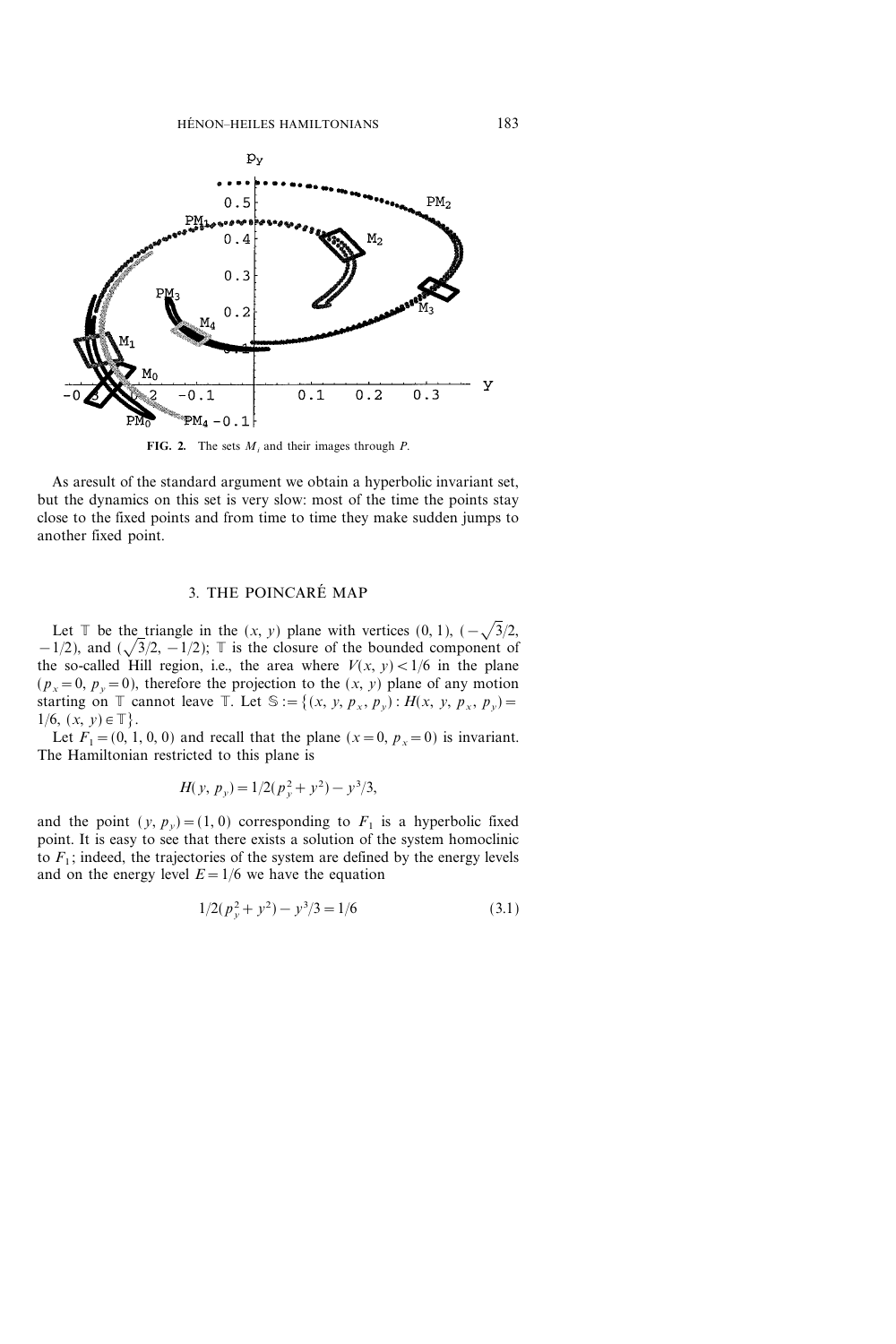

**FIG. 3.** Orbit homoclinic to  $(1, 0)$  (and boundary of  $\mathcal{Z}_1$ ).

whose solutions in the half plane ( $y \le 1$ ) are bounded and can be explicitly computed (see Fig. 3). We call  $\Gamma_1$  the support of this homoclinic solution. By  $(3.1)$  we have

$$
p_y = \pm \sqrt{\frac{1}{3} - y^2 + \frac{2y^3}{3}},
$$
\n(3.2)

which is the equation satisfied by points on  $\Gamma_1$ . Now consider the points  $F_2 = R_-(F) = (-\sqrt{3}/2, -1/2, 0, 0)$  and  $F_3 = R_+(F) = (\sqrt{3}/2, -1/2, 0, 0).$ By symmetry there exist solutions of the system  $\Gamma_{2,3}$  at energy 1/6 homoclinic to  $F_2$  and  $F_3$ . We want to compute the intersections of such trajectories with  $\Theta_1$ . Since for all points  $(x, y, p_x, p_y) \in \Gamma_1$  we have  $(x=0, p_x=0)$ , then for such points

$$
R_{-}(x, y, p_{x}, p_{y})
$$
  
=  $(-\sin(2\pi/3) y, \cos(2\pi/3) y, -\sin(2\pi/3) p_{y}, \cos(2\pi/3) p_{y});$ 

we want to compute the intersections of the set  $\{R_{-}(x, y, p_{x}, p_{y})\}$ :  $(x, y, p_x, p_y) \in \Gamma_1$  with the hyperplane  $x = 0$  and  $p_x > 0$ , so we have  $y = 0$ and  $p_y < 0$ , and by (3.2) we have  $p_y = -1/\sqrt{3}$ . A similar result holds for  $R_+$ , hence the intersections of  $\Gamma_2$  and  $\Gamma_3$  with  $\Theta_1$  are given by  $(y, p_y)$  $(0, \pm \cos(2\pi/3) p_y) = (0, \pm 1/2 \sqrt{3}).$ 

LEMMA 2. The trajectory of the system starting at every point  $z \in \mathbb{S}$ which is not on  $\Gamma_i$ ,  $i=1, 2, 3$ , intersects the section  $x=0$ ,  $p_x>0$ , infinitely many times (both for positive and negative time).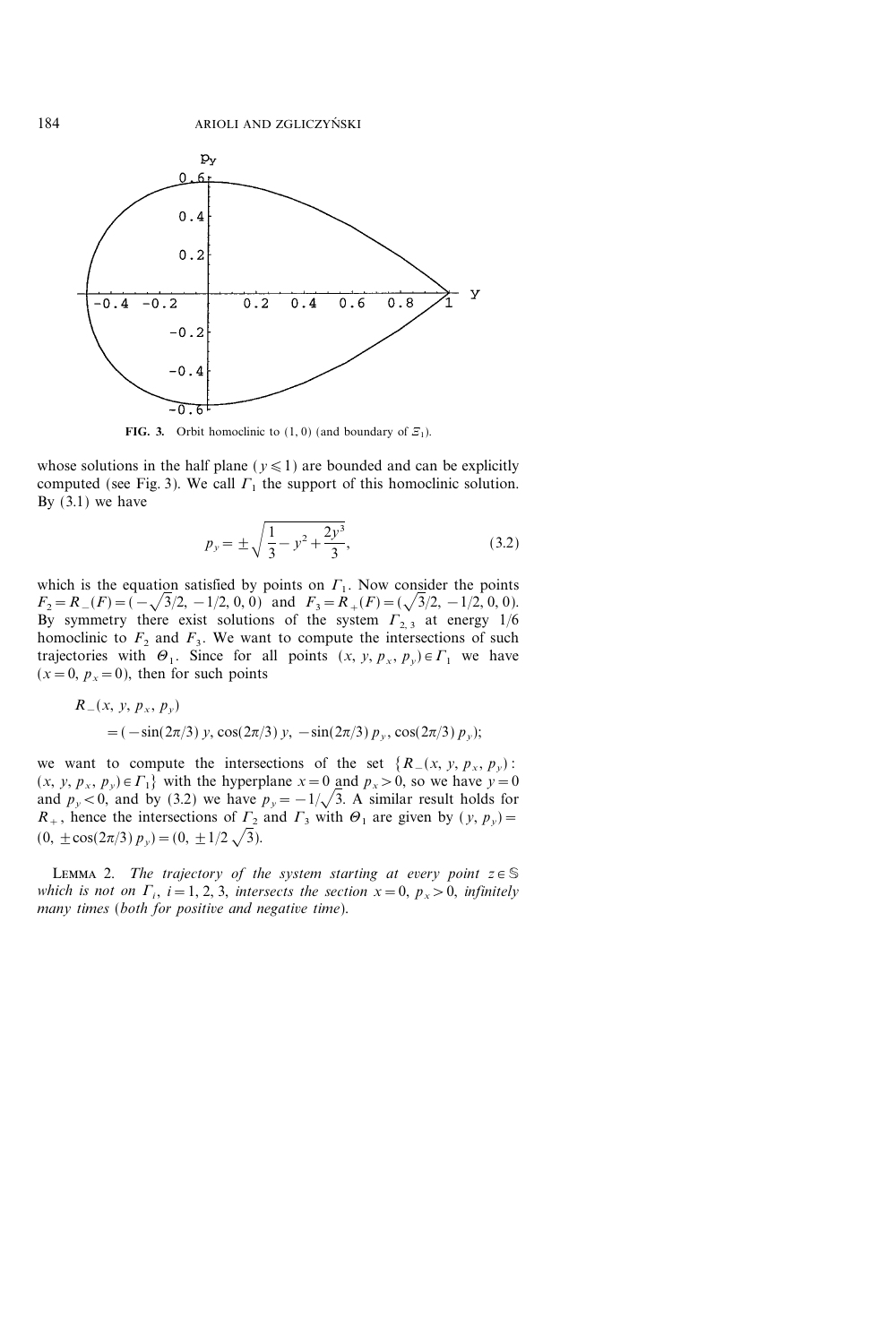Proof. We present the proof for positive times only, the proof for negative times is analogous.

Given a point  $z = (x, y, p_x, p_y) \in \mathbb{R}^4$ , by  $z(t) = (x(t), y(t), p_x(t), p_y(t))$ we denote the image of the point  $z$  after time  $t$ .

The plane  $A = \{(x, y, p_x, p_y) : p_x = 0, x = 0\}$  is invariant and all points in  $\mathcal S$  which are not in  $\Gamma_1$  do not intersect this plane. Hence we can use polar coordinates for the point  $(x, p_x)$ . The angle  $\alpha(t) = \alpha(x(t), p_x(t))$  is only defined mod  $2\pi$ , so in order to have it well defined we may assume that  $\alpha(0) \in [0, 2\pi)$ . Furthermore we can compute  $d\alpha/dt$  and the increase of the angle along the trajectory as a primitive of  $d\alpha/dt$ . We prove that either  $\alpha(t)$  is unbounded or z is on  $\Gamma_2 \cup \Gamma_3$ . A direct computation shows that

$$
\Omega(x(t), y(t), p_x(t), p_y(t)) := \frac{d\alpha}{dt} = -\frac{x^2(1+2y) + p_x^2}{x^2 + p_x^2}.
$$
 (3.3)

Since  $y \geq -1/2$ , then  $d\alpha/dt \leq 0$ .

Assume now that there exists  $z \in \mathbb{R}^4$  such that the corresponding  $\alpha = \alpha(t)$ is bounded. We prove that in this case either  $z(t) \rightarrow F_2$  or  $z(t) \rightarrow F_3$  as  $t\rightarrow\infty$ .

Assume that this is not the case. Consider an  $\omega$ -limit set of z. Since the trajectory of z is contained in a compact set  $\mathcal{S}$ , the set  $\omega(z)$  is nonempty, compact, connected, and invariant under the flow. We show that if  $\omega(z)$  is not equal to  $\{F_2\}$  or  $\{F_3\}$ , then it must contain a point q, such that

$$
q \notin A, \qquad y(q) > -\frac{1}{2} \tag{3.4}
$$

(by  $x(q)$ ,  $y(q)$ ,  $p_x(q)$ ,  $p_y(q)$  we denote the x, y,  $p_x$ ,  $p_y$  components of q respectively). First note that for all  $(x, y, p_x, p_y)$  in S we have

$$
|\Omega(x, y, p_x, p_y)| < \varepsilon < 1 \quad \text{iff} \quad y < -\frac{1}{2} + \frac{\varepsilon}{2} \quad \text{and} \quad x^2 > 0 \quad (3.5)
$$

To see this note that  $|Q| < \varepsilon < 1$  implies

$$
x^2(1+2y) + p_x^2 < \varepsilon(x^2 + p_x^2)
$$

so

$$
x^2(1+2y) < x^2\varepsilon + p_x^2(\varepsilon - 1) < x^2\varepsilon.
$$

From the above inequalities the condition (3.5) follows.

On the other hand, if  $\varepsilon_1$ ,  $\varepsilon_2>0$  are sufficiently small,  $y(t)\leq -1/2+\varepsilon_1/2$ and  $|x(t)| \leq \sqrt{3/2} - \varepsilon_2$ , then  $p_v(t) \geq \delta > 0$ . Since  $\alpha(t)$  is bounded, then there exists a diverging sequence  $\{t_n\}$  such that  $|x(t_n)| \geq \sqrt{3}/2 - \varepsilon_2$ . Now choose two vanishing sequences  $\varepsilon_{1n}$ ,  $\varepsilon_{2n}$  and extract subsequences to prove that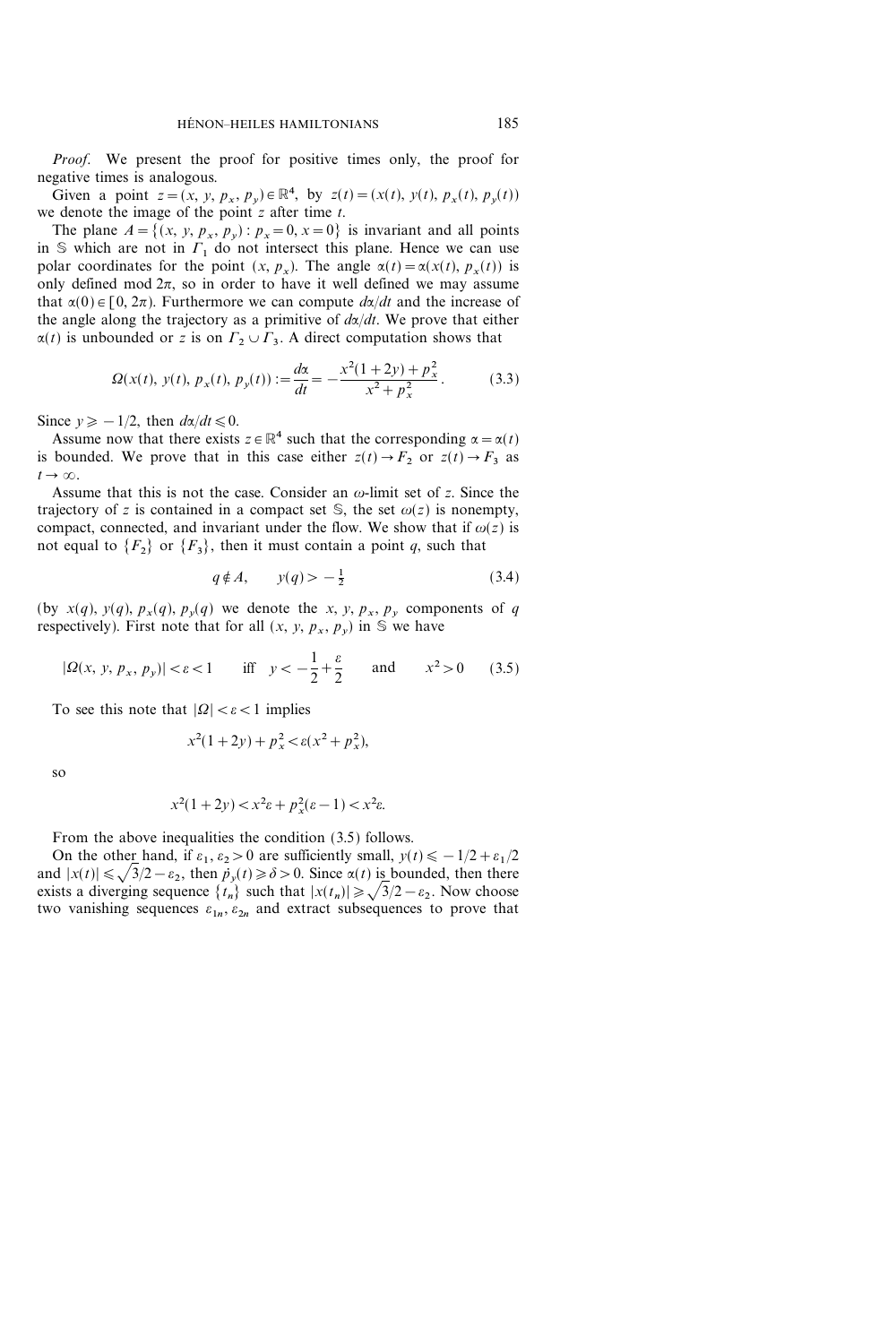$(x(t_n), y(t_n)) \rightarrow (\pm \sqrt{3}/2, -1/2)$ . Since we are on the energy level 1/6 we also infer  $(p_x(t_n), p_y(t_n)) \rightarrow (0, 0)$ , i.e., either  $(z(t_n)) \rightarrow F_2$  or  $(z(t_n)) \rightarrow F_3$ .

Without loss of generality we can assume that  $F_2 \in \omega(z)$ . Let  $q_1$  be a point in  $\omega(z)$  different from  $F<sub>2</sub>$ . Since  $\omega(z)$  is connected, then there exists a point  $q_2 \in \omega(z)$  such that

$$
0 < |x(q_2)| < \frac{\sqrt{3}}{2}.
$$

If  $y(q_2) > -\frac{1}{2}$ , then set  $q = q_2$ . Otherwise, since  $\dot{y} = p_y(q_2) = 0$  and  $\dot{p}_v(q_2) > 0$ , we can find a point q on the trajectory of  $q_2$  with the desired properties. Since  $\omega(z)$  is invariant under the flow, then  $q \in \omega(z)$ .

Observe that (3.4) implies that  $\Omega$  is defined and continuous near q. Moreover,

$$
\Omega(q)<0.
$$

Since  $q \in \omega(z)$ , then there exists a diverging sequence  $t_n$  and  $\beta > 0$  such that  $z(t_n) \rightarrow q$  and

$$
\Omega(z(t)) < \frac{\Omega(q)}{2} < 0 \qquad \text{for all} \quad t \in \bigcup_{n=1}^{\infty} (t_n - \beta, t_n + \beta). \tag{3.6}
$$

From (3.6) and (3.3) it follows that

$$
\alpha(t_n+\beta) < n\beta\Omega(q).
$$

Hence  $\alpha(t)$  is unbounded, in contradiction to our assumption.

So far we have shown that if  $\alpha(t)$  is bounded then  $z(t)$  converges to either  $F_2$  or  $F_3$ . It remains to show that if this is the case then z is on  $\Gamma_2$ or  $\Gamma_3$  respectively.

In order to establish the properties of the flow close to the points  $F_2$  and  $F_3$ , we linearize the system at the symmetric point  $F_1$  where the computations are simpler:

$$
\begin{aligned}\n\dot{x} &= p_x \\
\dot{y} &= p_y \\
\dot{p}_x &= -3x \\
\dot{p}_y &= y.\n\end{aligned}
$$

The eigenvalues are  $(\pm i \sqrt{3}, \pm 1)$  and the Hamiltonian is invariant with respect to the involution  $(p_x, p_y) \rightarrow (-p_x, -p_y)$ , hence by a theorem of Moser  $[M]$  (with a supplement of Rüssmann  $[R]$ , see also  $[L]$ ) there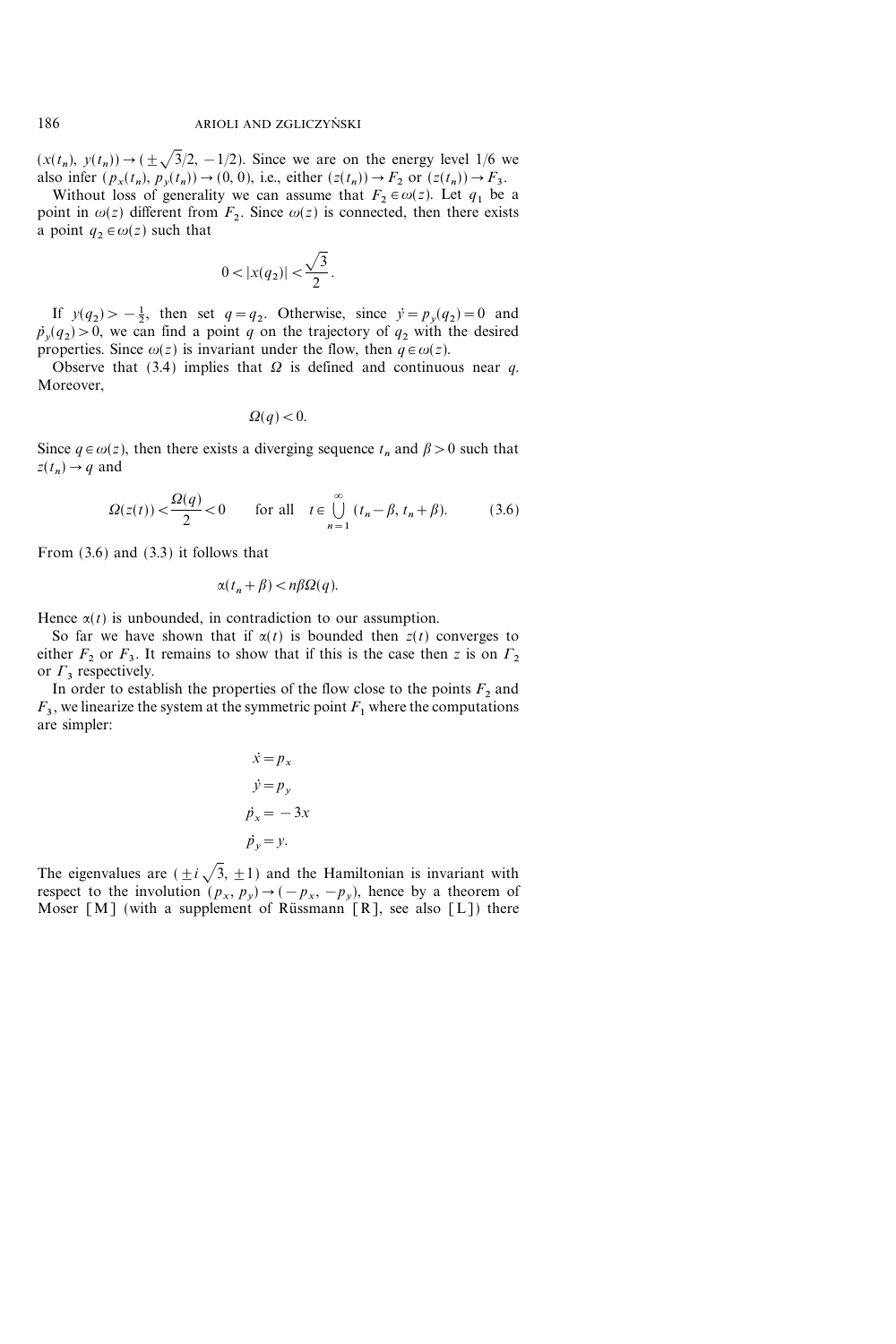exist symplectic coordinates  $(x_1, x_2, y_1, y_2)$  in which the Hamiltonian H has the form

$$
H(x, y) = h_0(\xi, \eta) + \frac{1}{6}, \qquad \xi = x_1 y_1, \qquad \eta = (x_2^2 + y_2^2)/2,
$$

where  $h_0(\xi, \eta) = \lambda \xi + \omega \eta + o(\xi, \eta)$  and  $(x_1, x_2)$  are the momenta conjugated to the position variables  $(y_1, y_2)$ , respectively. In our case  $\omega = \sqrt{3}, \lambda = 1$ . From this representation it follows that there can be at most two orbits converging to  $F_1$  as  $t \to \infty$  and only one of those is bounded. This implies that all trajectories converging to  $F_i$ ,  $i=1, 2, 3$ , have their support on  $\Gamma_i$ , and the proof of the lemma follows.  $\blacksquare$ 

Let  $\mathcal{Z}_1 \subset \Theta_1$  be the open set of points inside the curve  $3(p_y^2 + y^2) - 2y^3$ =1 (see Fig. 3) minus the points  $(0, \pm 1/2 \sqrt{3})$ . Let  $\mathcal{Z}_2$  and  $\mathcal{Z}_3$  be the symmetric images of  $\mathcal{Z}_1$  with respect to  $R_{-}$  and  $R_{+}$ . Let  $P_i : \mathcal{Z}_i \to \mathcal{Z}_i$  be the Poincaré maps and let  $\tilde{P}_i: \mathcal{Z}_i \to \mathcal{Z}_{i+1}$  be the map defined by the flow (for simplicity let  $\mathcal{Z}_4 \equiv \mathcal{Z}_1$ ).

# LEMMA 3. The maps  $P_i$  and  $\tilde{P}_i$  are well defined.

*Proof.* Choose a point  $z \in \mathcal{Z}_1$  and let  $(x(t), y(t), p_x(t), p_y(t))$  be the solution of Eq. (1.2) with initial condition  $(x(0), y(0), p_x(0), p_y(0)) = z$ . By Lemma 2 the angle in the  $(x, p_x)$  plane  $\alpha(t) := \alpha(x(t), p_x(t))$  is increasing and unbounded, therefore the trajectory of the system must intersect all sections  $\Theta_i$ ,  $i=1, 2, 3$ , infinitely many times. By symmetry the same result holds for initial conditions on  $\mathcal{Z}_2$  and  $\mathcal{Z}_3$ .

Remark 1. Observe that Lemma 3 holds also for all energies lower than  $\frac{1}{6}$ . The only modification is that in this case the  $\Gamma_i$ 's are periodic orbits and we do not have to remove any points from the domains of  $P_i$  and  $\tilde{P}_i$ .

# 4. TOPOLOGICAL TOOLS

#### 4.1. General Definitions

DEFINITION 1. A *triple set* (or *t-set*) is a triple  $N = (|N|, N^l, N^r)$  of closed subsets of  $\mathbb{R}^2$  satisfying the following properties

1. |N| is a parallelogram,  $N<sup>l</sup>$  and  $N<sup>r</sup>$  are half-planes.

2.  $N^l \cap N^r = \varnothing$ 

3. the sets  $N^{\prime e} := N^{\prime} \cap |N|$  and  $N^{\prime e} := N^{\prime} \cap |N|$  are two nonadjacent edges of  $|N|$ .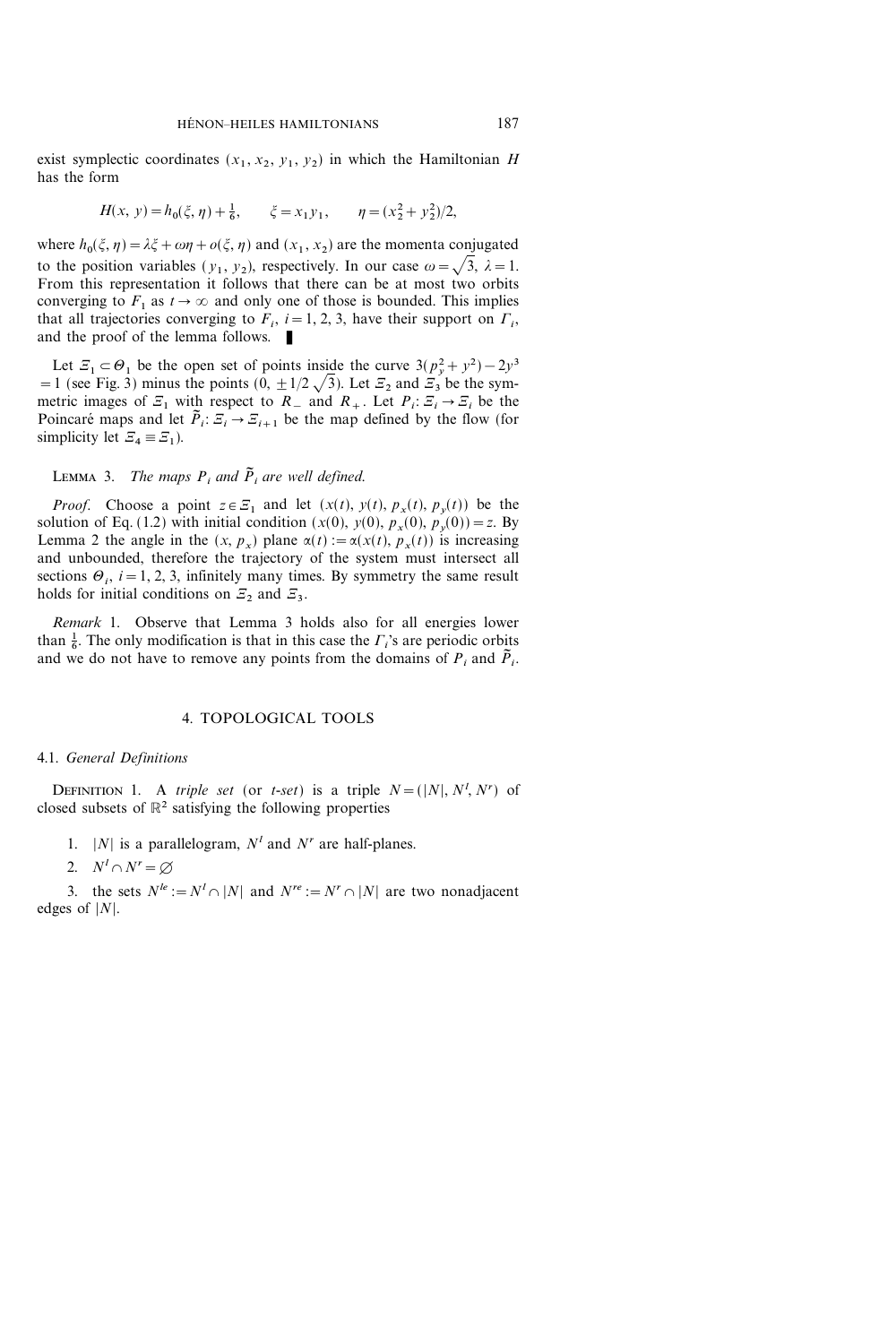We call |N|,  $N^l$ ,  $N^r$ ,  $N^{l_e}$ , and  $N^{re}$  the support, the left side, the right side, the left edge, and the right edge of the t-set  $N$ , respectively.

Remark 2. This definition of the triple set is in fact much more restrictive than needed: we can have any triple of sets homeomorphic to this definition. In fact we will need a triple set whose left and right sides are an intersection or union of two half-planes; see the definition of  $M_3$  in the next section.

The usual picture of a triple set is given in Fig. 4. Let  $f: \mathbb{R}^2 \to \mathbb{R}^2$  be a map and let  $N_1$  and  $N_2$  be two triple sets.

DEFINITION 2. We say that  $N_1 f$ -covers  $N_2 (N_1 \stackrel{f}{\Rightarrow} N_2)$  if

a.  $f(|N_1|) \subset \text{int}(N_2' \cup |N_2| \cup N_2')$ 

b. either  $f(N_1^{le}) \subset \text{int}(N_2^{le})$  and  $f(N_1^{re}) \subset \text{int}(N_2^{re})$ , or  $f(N_1^{le}) \subset \text{int}(N_2^{r})$ and  $f(N_1^{re}) \subset \text{int}(N_2^l)$ .

The following lemma says that we can reduce the condition (a) in the above definition to the boundary of  $|N_1|$  if we know that the map f is injective.

LEMMA 4. Let  $f: \mathbb{R}^2 \to \mathbb{R}^2$  be a map and let  $N_1$  and  $N_2$  be two triple sets. Assume that f is an injective map on  $|N_1|$ , then  $N_1 \stackrel{f}{\Rightarrow} N_2$  if and only if

a'.  $f(\partial | N_1|) \subset \text{int}(N_2' \cup |N_2| \cup N_2')$ 

b. either  $f(N_1^{\prime e}) \subset \text{int}(N_2^{\prime e})$  and  $f(N_1^{\prime e}) \subset \text{int}(N_2^{\prime e})$  or  $f(N_1^{\prime e}) \subset \text{int}(N_2^{\prime e})$ and  $f(N_1^{re}) \subset \text{int}(N_2^l)$ .



FIG. 4. A triple set.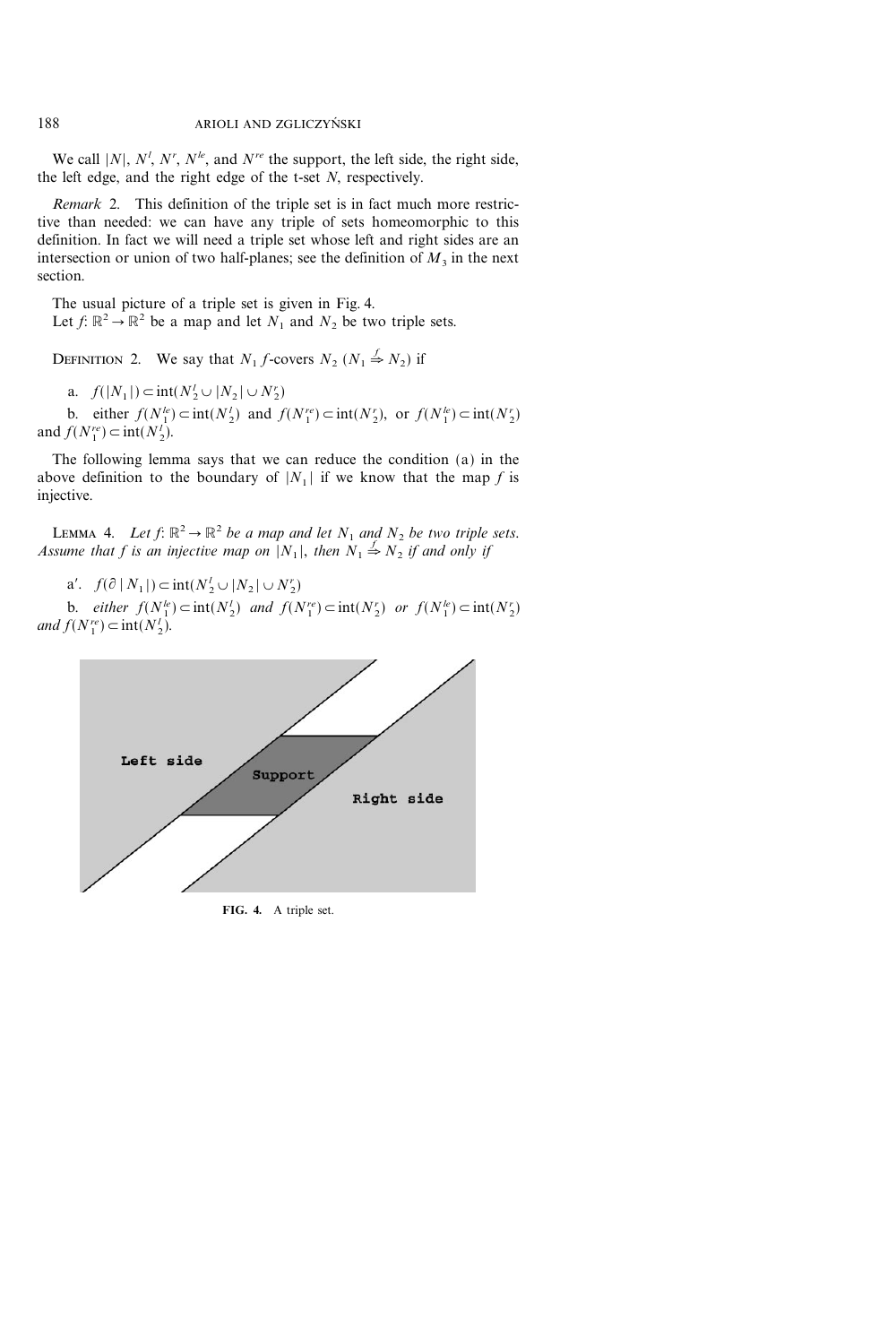

FIG. 5. An example of an *f*-covering relation:  $N_0 \Rightarrow N_0$ ,  $N_1$ .

*Proof.* Condition [a] from Definition 2 follows easily from  $[a']$  and the Jordan theorem (see [GZ, p. 180]).

This lemma plays a very important role in the computer assisted verification of the covering relations, as it reduces the computations to the boundary of  $|N_1|$  (see also Section 6 in [GZ] for more details).

Assume that we have *n* t-sets  $N_i$ ,  $i=1, ..., n$ , with some covering relations. Let  $N = \bigcup_i |N_i|$ ; the following definitions are quite standard.

DEFINITION 3. Let  $f$  be injective. The invariant set of  $N$  is defined by  $Inv(N, f) := \{x \in N : f^{i}(x) \in N \text{ for all } i \in \mathbb{Z}\}.$ 

DEFINITION 4. The transition matrix  $T(j, i)$ ,  $i, j = 1, ..., n$ , is defined as follows:

$$
T(j, i) = \begin{cases} 1 & \text{if } N_i \stackrel{f}{\Rightarrow} N_j \\ 0 & \text{otherwise.} \end{cases}
$$

The following theorem follows immediately from Theorem 4 in [Z3]:

**THEOREM** 1. Given *t*-sets  $M_i \subset \mathbb{R}^2$  and continuous maps  $f_i : M_i \to \mathbb{R}^2$ , such that

$$
M_0 \stackrel{f_0}{\Longrightarrow} M_1 \stackrel{f_1}{\Longrightarrow} M_2 \stackrel{f_2}{\Longrightarrow} M_2 \cdots \stackrel{f_{n-1}}{\Longrightarrow} M_0 = M_n,
$$

then there exists  $x \in \text{int } |M_0|$ , such that  $f_k \circ \cdots \circ f_1 \circ f_0(x) \in \text{int } |M_{k+1}|$ , for  $k = 0, ..., n-1$  and  $x = f_{n-1} \circ \cdots \circ f_1 \circ f_0(x)$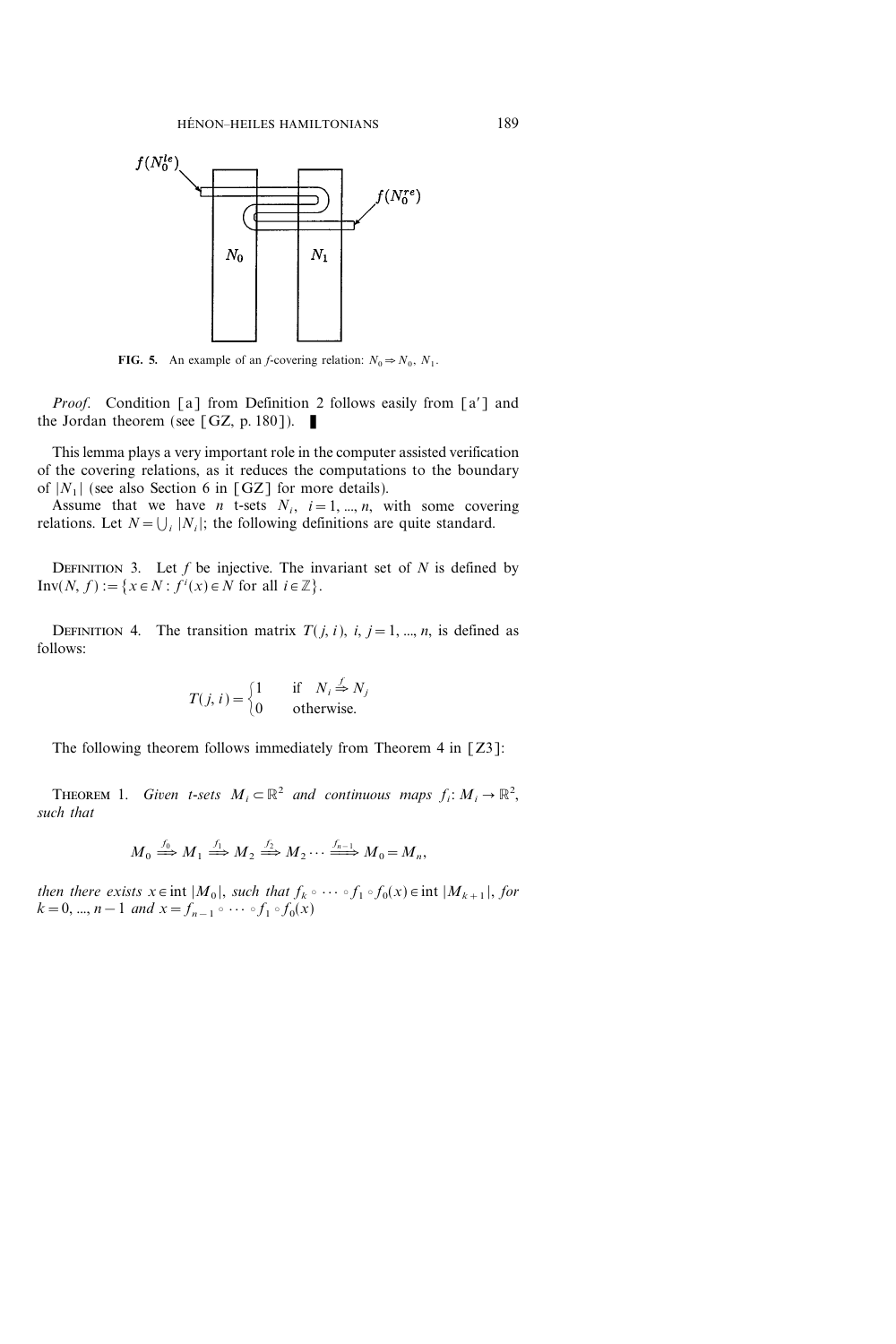Let  $\Sigma_n$  be the set of bi-infinite sequences of *n* symbols

DEFINITION 5. A sequence  $\{x_n\} \in \Sigma_n$  is said to be admissible if  $T(x_{n+1}, x_n) = 1$  for all *n*. We denote by  $\Sigma_A \subset \Sigma_n$  the set of all admissible sequences.

DEFINITION 6. Assume  $|N_i| \cap |N_j| = \emptyset$ , for  $i \neq j$ . The projection  $\pi: Inv(N, f) \to \Sigma_A$  is defined by setting  $\pi(x)_i = j$  where j satisfies  $f^i(x) \in |N_j|$  for all  $i \in \mathbb{Z}$ .

The set  $\Sigma_A$  inherits the topology from  $\Sigma_n$ ; the shift map  $\sigma: \Sigma_A \to \Sigma_A$  is continuous. We prove a semiconjugacy between  $\sigma$  and f, i.e., we prove that  $\sigma \circ \pi = \pi \circ f |_{Inv(N, f)}$ . In particular, this implies that there exists a symbolic dynamic structure on  $Inv(N, f)$ .

The following theorem was proved in [Z3] (see Theorems 5 and 6) for the case  $n=2$ . The following is a natural extension to a generic number of sets and the proof is exactly the same.

THEOREM 2. The projection  $\pi$  is onto and if  $\{x_n\} \in \Sigma_A$  is a periodic sequence, then  $\pi^{-1}(\{x_n\})$  contain a periodic point.

#### 4.2. Description of the Triple Sets

All our triple sets (except  $M_3$ ) will be defined by two pairs of parallel lines. The support is the area inside the lines, while the left (right) side is the area above the first line (below the second). In the following each couple of numbers  $(a, b)$  represents the line  $p_y=ay+b$  in the plane  $(y, p_y)$ .

$$
M_0
$$
: (1.819, 0.486), (1.819, 0.424), (-0.550, -0.206), (-0.550, -0.069)  
\n $M_1$ : (0.325, 0.223), (0.325, 0.143), (-3.078, -0.833), (-3.078, -0.639)  
\n $M_2$ : (0.635, 0.33), (0.635, 0.24), (-1.576, 0.584), (-1.576, 0.659)  
\n $M_3$ : (-0.726, 0.511), (-0.726, 0.474), (1.376, -0.129), (1.376, -0.231)  
\n $M_4$ : (1.209, 0.32), (1.209, 0.226), (-0.827, 0.068), (-0.827, 0.03)  
\n $N_0$ : (1.819, 0.496), (1.819, 0.413), (-1.4, -0.41), (-1.4, -0.318)  
\n $N_1$ : (0.325, 0.208), (0.325, 0.134), (-3.078, -0.862), (-3.078, -0.701)  
\n $N_2 = M_2$   
\n $N_3$ : (4.474, 1.22), (4.474, 1.105), (-0.224, -0.194), (-0.224, -0.112)

Figure 6 displays the supports of all sets and the invariant manifolds of  $\Pi_4$  and  $\Pi_5$ . Note that (see Fig. 6)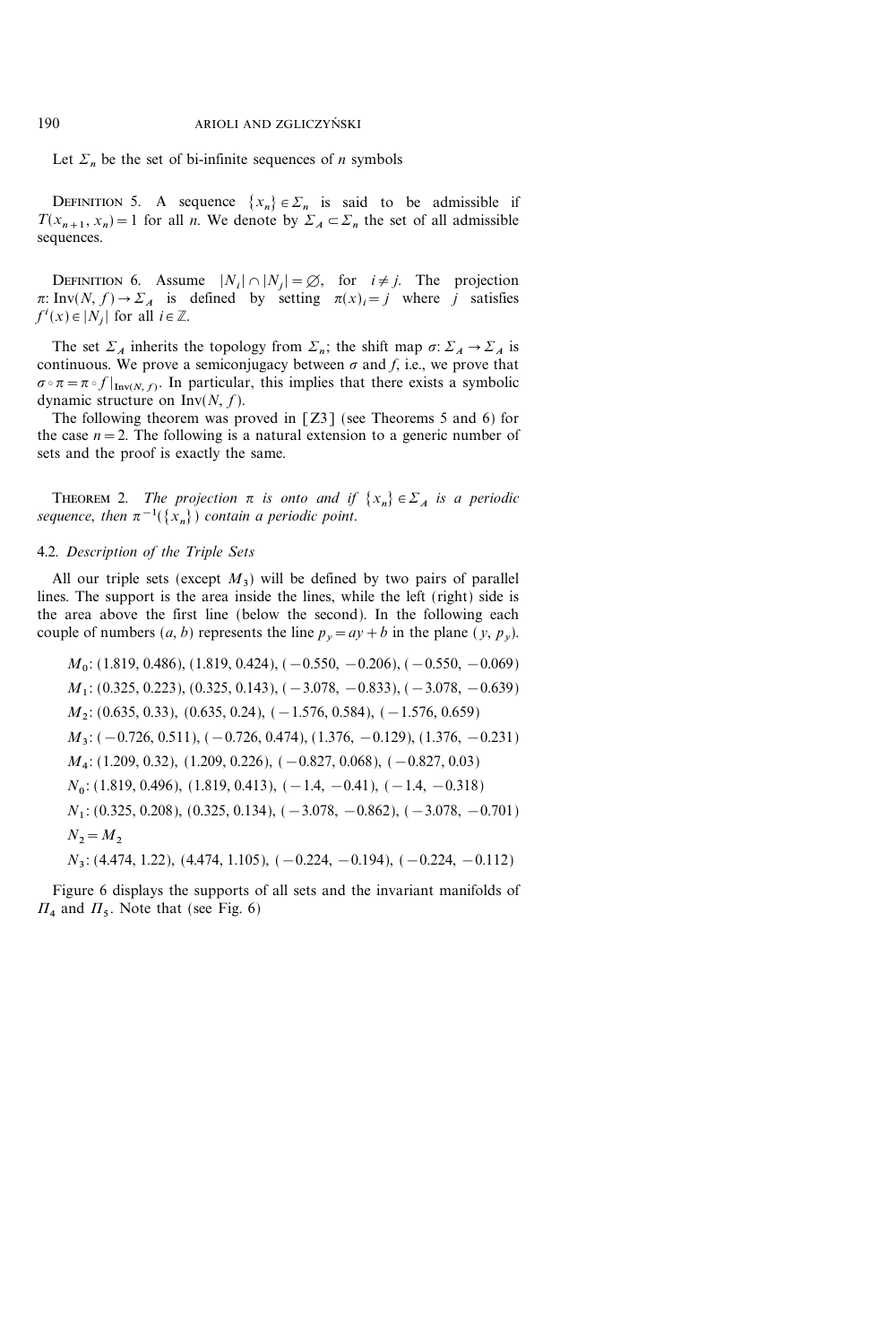

FIG. 6. The supports of all the triple sets used in the proof and the invariant manifolds.

$$
|N_i| \cap |N_j| = \emptyset, \t i \neq j
$$
  
\n
$$
|M_i| \cap |M_j| = \emptyset, \t i \neq j
$$
  
\n
$$
|N_0| \cap |M_0| \neq \emptyset, \t |N_1| \cap |M_1| \neq \emptyset
$$
  
\n
$$
|N_i| \cap |M_j| = \emptyset, \t (i, j) \notin \{(0, 0), (1, 1), (2, 2)\}.
$$
 (4.1)

Although the support of  $M_3$  is defined as the parallelogram enclosed in the lines given above as for the other sets, we could not choose half planes as its left and right side. The left side is instead the union of the half planes described by  $p_y \geq -0.726y+0.511$  and  $p_y \geq 0.300$ , while the right side is the intersection of the half planes described by  $p_y \leq -0.726y +0.474$  and  $p_v \le 0.290$ .

We define  $S_{ij}$ :  $\Theta_i \rightarrow \Theta_j$  by  $S_{ij}(x, y, p_x, p_y) = R(x, y, p_x, p_y)$  if  $(i, j)$ (1, 2), (i, j ) = (2, 3), or (i, j ) = (3, 1);  $S_{ij}(x, y, p_x, p_y) = R_+(x, y, p_x, p_y)$ if  $(i, j) = (2, 1), (i, j) = (3, 2),$  or  $(i, j) = (1, 3)$ ; and  $S_{ii} = identity$ . Let  $E = \bigcup_i E_i$ .

With some abuse of notation which should not cause ambiguity we define the Poincaré map on  $\overline{P}$ :  $\Xi \rightarrow \Xi$ ; more precisely,

$$
\overline{P}(x) = \begin{cases} P_1(x) & \text{if } x \in \mathcal{Z}_1, \\ P_2(x) & \text{if } x \in \mathcal{Z}_2, \\ P_3(x) & \text{if } x \in \mathcal{Z}_3. \end{cases}
$$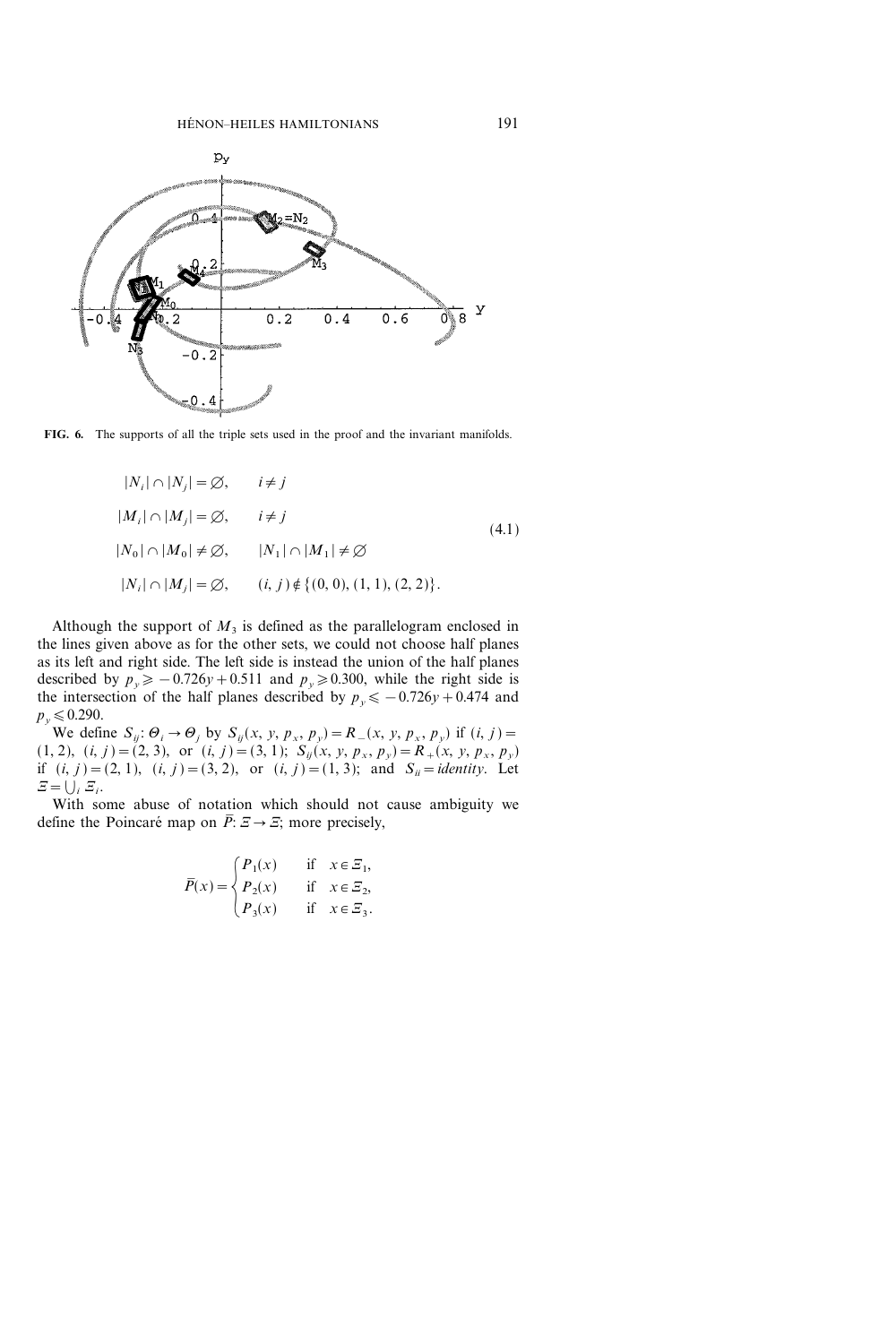We also define the "Poincaré map" between different sections  $\tilde{P}: \Xi \to \Xi$  by

$$
\widetilde{P}(x) = \begin{cases}\n\widetilde{P}_1(x) & \text{if } x \in \mathbb{Z}_1, \\
\widetilde{P}_2(x) & \text{if } x \in \mathbb{Z}_2, \\
\widetilde{P}_3(x) & \text{if } x \in \mathbb{Z}_3.\n\end{cases}
$$

*Remark* 3. It may seem that  $\overline{P} = \overline{P}^3$ , but this is not necessarily true. It may happen e.g., that the trajectory of a point  $z=(p_y, y)$  leaves the plane  $\mathcal{Z}_1$ , hits  $\mathcal{Z}_2$  once, then hits  $\mathcal{Z}_3$  twice before coming back to the plane  $\mathcal{Z}_1$ . In this case we have  $\overline{P}(z)=P_1(z)=\overline{P}\circ P_3\circ \overline{P}\circ P_1$ . What happens is that the trajectory stays for some time very close to the plane  $\Theta_3$  (i.e., close to the homoclinic orbit) before going back to  $\Theta_1$ . This is the actual behavior of the trajectory starting from  $\mathcal{Z}_1$  at  $(y, p_y) = (-0.28, 0.1) \in |N_1|$ ; we think that it is possible to find points that after leaving  $\mathcal{Z}_1$  cut  $\mathcal{Z}_1$  and  $\mathcal{Z}_3$  as many times as we want before coming back to  $E_1$ , provided they are sufficiently close to the homoclinic orbit.

Taking into account the symmetry, we have a total of 24 t-sets. Consider the ordered collection of t-sets  $C_1 := (N_0, N_1, N_2, N_3, M_0, M_1, M_3, M_4)$ and let  $C_i = S_{1i}(C_1)$  for  $i = 2, 3$ . Let O be an ordered collection built as a concatenation of  $C_1$ ,  $C_2$ , and  $C_3$ ; let  $P: \bigcup_{i=1}^{24} |O_i| \to \varXi$  be defined by



FIG. 7. The sets  $N_i$  and their images through P.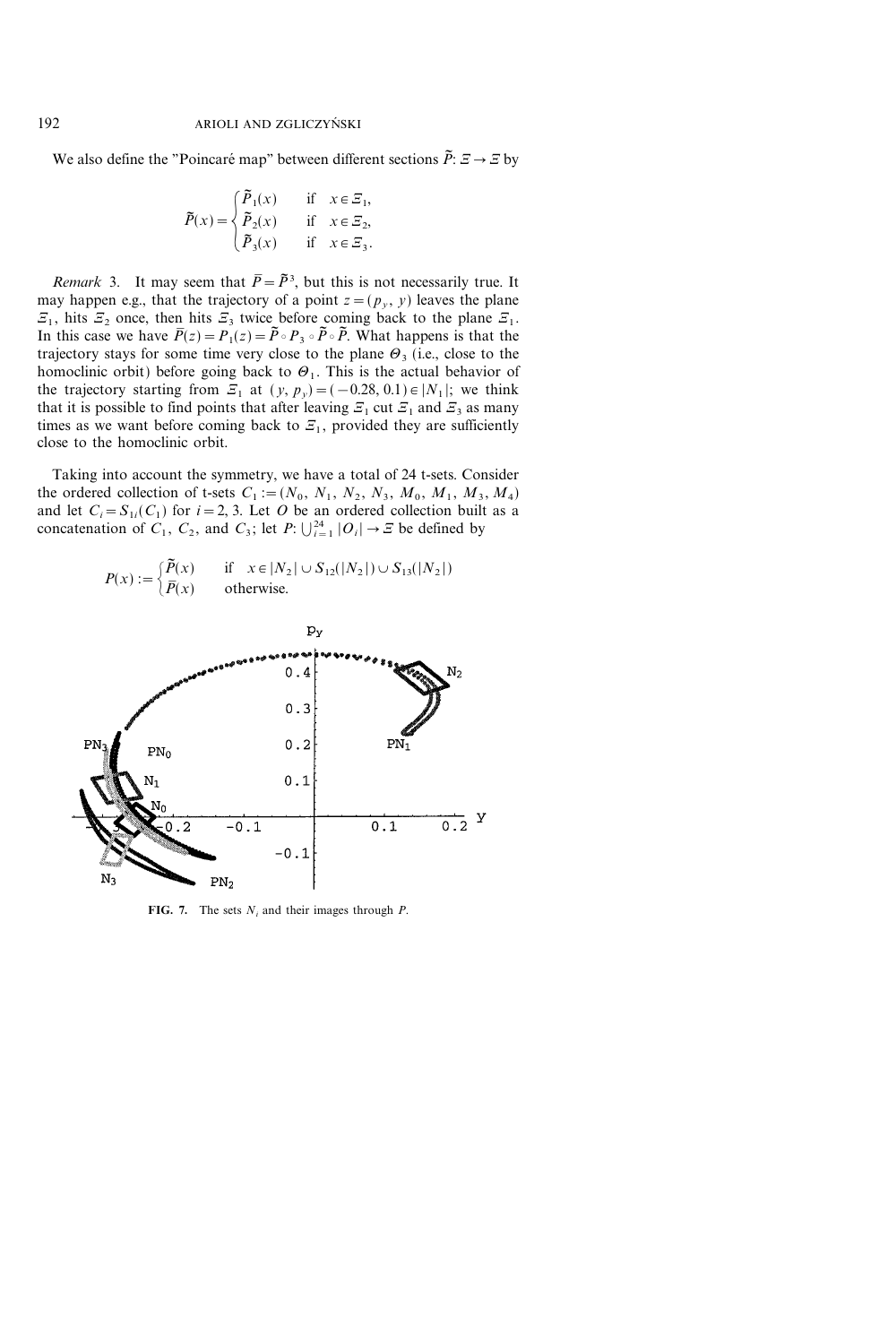

FIG. 8. The triple set  $M_3$ .

# 5. MAIN RESULTS

We denote by  $\Rightarrow$  the covering with respect to the map P. The following lemma was proved with computer assistance.

LEMMA 5. The following covering relations hold.

$$
M_0 \Rightarrow M_0 \Rightarrow M_1 \Rightarrow M_2 \Rightarrow M_3 \Rightarrow M_4 \Rightarrow \frac{M_0}{M_1},
$$
\n(5.1)

$$
N_0 \Rightarrow N_0 \Rightarrow N_1 \Rightarrow N_2 \Rightarrow S_{12}(N_3),\tag{5.2}
$$

$$
N_3 \Rightarrow_{N_1}^{N_0},\tag{5.3}
$$

$$
M_0 \Rightarrow N_0 \qquad and \qquad N_0 \stackrel{\text{id}}{\Longrightarrow} M_0. \tag{5.4}
$$

Details concerning the rigorous computer assisted proof of Lemma 5.1 are contained in Section 6.

Remark 4. In order to achieve a simpler description of the t-sets involved in the computations, we prefer to restrict our attention to the plane  $(y, p_y)$ . For example to illustrate and to prove the covering relation  $N_2 \stackrel{\tilde{P}}{\Rightarrow} S_{12}(N_3)$ , we will instead consider the covering relation  $N_2 \stackrel{S_{21} \circ \tilde{P}}{\Longrightarrow} N_3$ , which is equivalent. To see this, as an example assume we want to check the first of properties (b) of  $N_2 \stackrel{\tilde{P}}{\Rightarrow} S_{12}(N_3)$ , i.e. we have to check that the left edge of  $N_2$  is mapped by  $\tilde{P}$  to the left side of  $S_{12}(N_3)$ . By definition of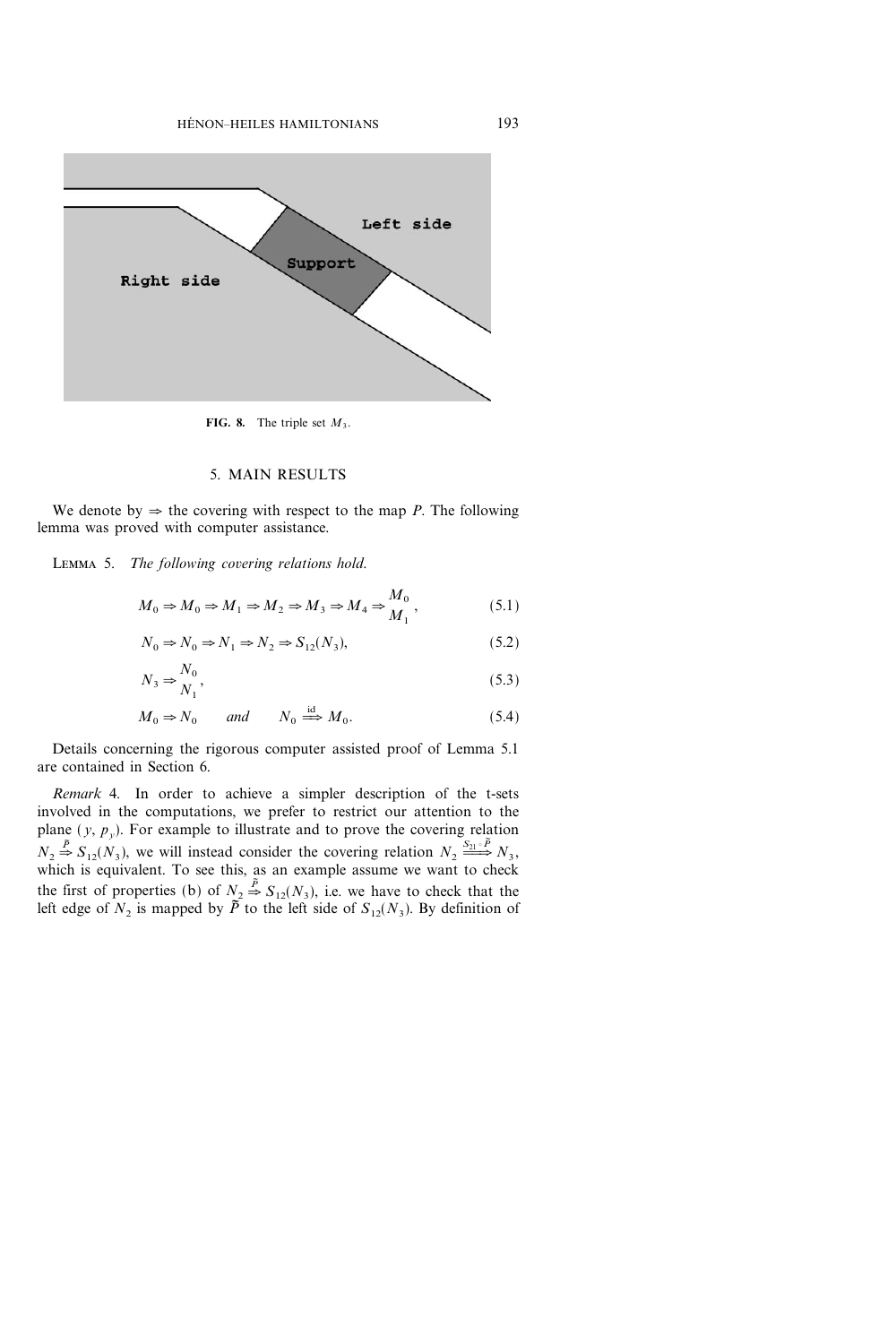$S_{12}(N_3)$ , this is equivalent to showing that  $\tilde{P}(N_2^l) \subset \text{int}(S_{12}(N_3^l))$ , which can be written as  $S_{21} \circ \tilde{P}(N_2^l) \subset \text{int}(N_3^l)$ , that is the same property of  $N_2 \stackrel{S_{21} \circ \tilde{P}}{\Longrightarrow} N_3.$ 

Remark 5. We have used Lemma 4 to verify the covering relations. By continuity arguments it follows that Lemma 5 also holds for energy values in the interval  $(\frac{1}{6} - \delta, \frac{1}{6} + \delta)$ , for some small  $\delta > 0$ .

Remark 6. The length of the computer assisted proof of Lemma 3 is kept to a minimum by Lemma 5 which guarantees that the map  $P$  is well defined and injective. Indeed, without such a lemma, we would have to check that the map is well defined by a rigorous numerical procedure in the whole part of  $\Theta_1$  covered by the t-sets.

Observe that from Lemma 5 we immediately have the following.

Corollary 1.

$$
N_3 \Rightarrow M_0 \tag{5.5}
$$

By symmetry, the same covering relations occur if we apply the map  $S_{12}$ or  $S_{13}$  to all covering relations in Lemma 5.

Let  $T$  be a transition matrix induced by the chains of covering relations from Lemma 5 and their symmetric images on  $O_i$  for  $i = 1, 2, ..., 24$ .

Observe that we cannot apply Theorem 2 to the map  $P$  and the matrix T, because the supports of the sets  $O_i$  are not disjoint (see (4.1)). However, from Theorem 1 we obtain the following.

THEOREM 3. For every  $\{i_n\} \in \Sigma_T$  there exists  $x \in \Xi$ , such that

$$
P^n(x) \in |O_{i_n}|, \qquad n \in \mathbb{Z},
$$

and if  $\{i_n\}$  is periodic, then x is a periodic point for P with the same principal period.

The above theorem is the most general statement of our results. Since the matrix  $T$  is huge, with plenty of zeros, we will also present and discuss a few less general consequences of Lemma 5.

COROLLARY 2. There exists  $x_1 \in N_0$  such that  $P_1(x_1) = x_1$ . Moreover, by symmetry the points  $S_{1i}(x_1) \in S_{1i}(N_0)$  are fixed points for the maps  $P_i$ ,  $i=2, 3.$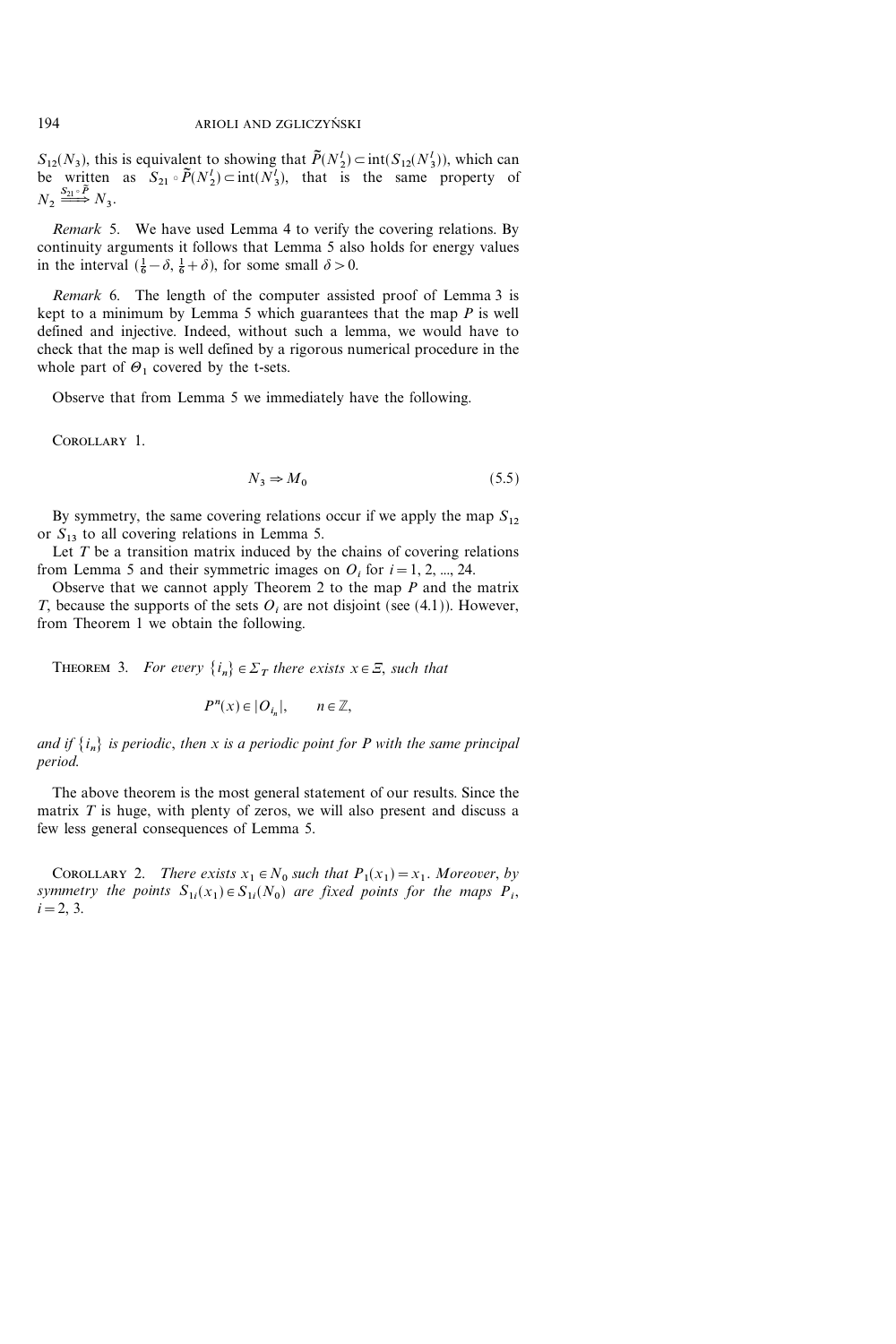*Proof.* The existence of x follows from the covering relation

$$
N_0 \stackrel{P}{\Rightarrow} N_0
$$

and the fact that  $P_1 = P$  on  $N_0$ .

The fixed point for  $P_1$ , whose existence is established in the above corollary, can be identified with the point  $\Pi_4$  from [CPR]. However, we cannot claim this for sure, because we did not prove that  $p_y(x_1)=0$ , as is the case for  $\Pi_4$ .

The following two corollaries establish the existence of the symbolic dynamics on two symbols (a horseshoe dynamics)

COROLLARY 3. The map  $\pi$ : Inv $(|M_0| \cup |M_1|, P_1^5) \rightarrow \{0, 1\}^{\mathbb{Z}}$  given by the condition  $\pi(x)_i = j$  if and only if  $P_1^{5i}(x) \in |M_j|$ , is onto. If  $\alpha \in \{0, 1\}^{\mathbb{Z}}$  is periodic with period l, then  $\pi^{-1}(\alpha)$  contains a point of period l for the map  $P_1^5$ .

*Proof.* Observe that on  $M_i$  for  $i=0, 1, ..., 4$  we have  $P=P_1$ . The existence of symbolic dynamics on two symbols follows now directly from (5.1) and Theorem 1.  $\blacksquare$ 

COROLLARY 4. The map  $\pi$ : Inv $(|N_0| \cup |N_1|, P^8) \rightarrow \{0, 1\}^{\mathbb{Z}}$ , given by the condition  $\pi(x)_i = j$  if and only if  $P^{8i}(x) \in |N_j|$ , is onto. If  $\alpha \in \{0, 1\}^{\mathbb{Z}}$  is periodic with the period l, then  $\pi^{-1}(\alpha)$  contains a point of period l for the map  $P^8$ .

Proof. Observe that from  $(5.2)$  and  $(5.3)$  it follows that we have the following chain of covering relations

$$
\begin{split} N_1 \mathop{\Rightarrow} N_2 &\Rightarrow S_{12}(N_3) \mathop{\Rightarrow} S_{12}(N_1) \mathop{\Rightarrow} S_{12}(N_2) \\ &\Rightarrow S_{13}(N_3) \mathop{\Rightarrow} S_{13}(N_1) \mathop{\Rightarrow} S_{13}(N_2) \mathop{\Rightarrow} N_0,\, N_1\,. \end{split}
$$

The above chain has length 8. It is easy to build chains of covering relations of the same length which begin with  $N_0$  and end with  $N_0$  and  $N_1$ as follows

$$
N_0 \Rightarrow N_0 \Rightarrow \cdots \Rightarrow N_0, N_1.
$$

We now apply Theorem 1 to get the result.  $\blacksquare$ 

Remark 7. By combining in different ways the covering relations and the symmetries we can obtain a rich dynamics for the system; e.g., we can consider the chain from  $N_0$  to  $S_{12}(N_0)$ , then to  $S_{12}(M_0)$ , and back to  $S_{12}(M_0)$  through all the sets  $S_{12}(M_i)$ , then again to  $S_{12}(N_0)$  and back to  $N_0$ through (5.2) twice, etc.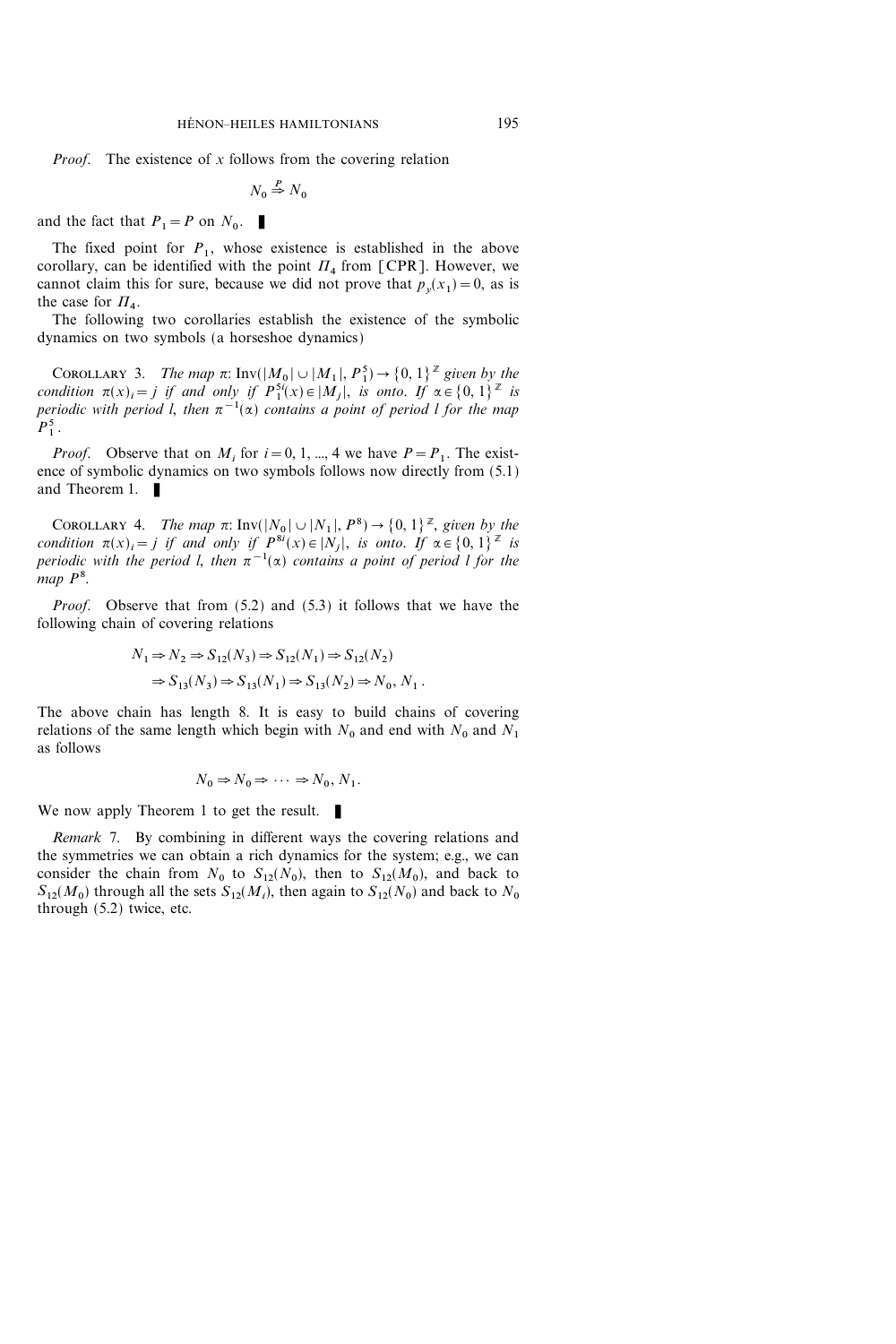COROLLARY 5. The map  $P_1$  has periodic point of period n for every  $n \geq 4$ .

*Proof.* We look for periodic points in the sets  $|M_i|$ . On those sets we have  $P_1 = P$ , hence it is enough to prove the assertion for the map P.

By Theorem 1 it is enough to prove the existence of a chain of covering relations of length *n*, for  $n \ge 4$ . To guarantee that the period of the obtained periodic point is equal to  $n$ , we have to build these chains in a way which excludes smaller periods.

A periodic point of period 4 is obtained from the following chain of covering relations:

$$
M_1 \Rightarrow M_2 \Rightarrow M_3 \Rightarrow M_4 \Rightarrow M_1.
$$

For  $n>4$  we consider the chain of covering relations built from the chain

$$
M_0 \Rightarrow M_1 \Rightarrow M_2 \Rightarrow M_3 \Rightarrow M_4 \Rightarrow M_0
$$

and supplemented by the chain built of  $n-5$  covering relations  $M_0 \Rightarrow M_0$ .

Figure 9 represents all the triple sets in  $\Theta_1$  plus the images of all their symmetric sets on  $\Theta_2$  and  $\Theta_3$  under the maps  $P_{21}$  and  $P_{31}$ . More precisely, in Fig. 9 we see the supports of all the triple sets  $M_i$  and  $N_i$  described above and their images under  $P_{12} \circ S_{21}$  and  $P_{13} \circ S_{31}$ , i.e., the area where the chaotic motion takes place.



**FIG. 9.** All sets  $M_i$ ,  $N_i$  and their images through  $P_{12} \circ S_{21}$  and  $P_{13} \circ S_{31}$ .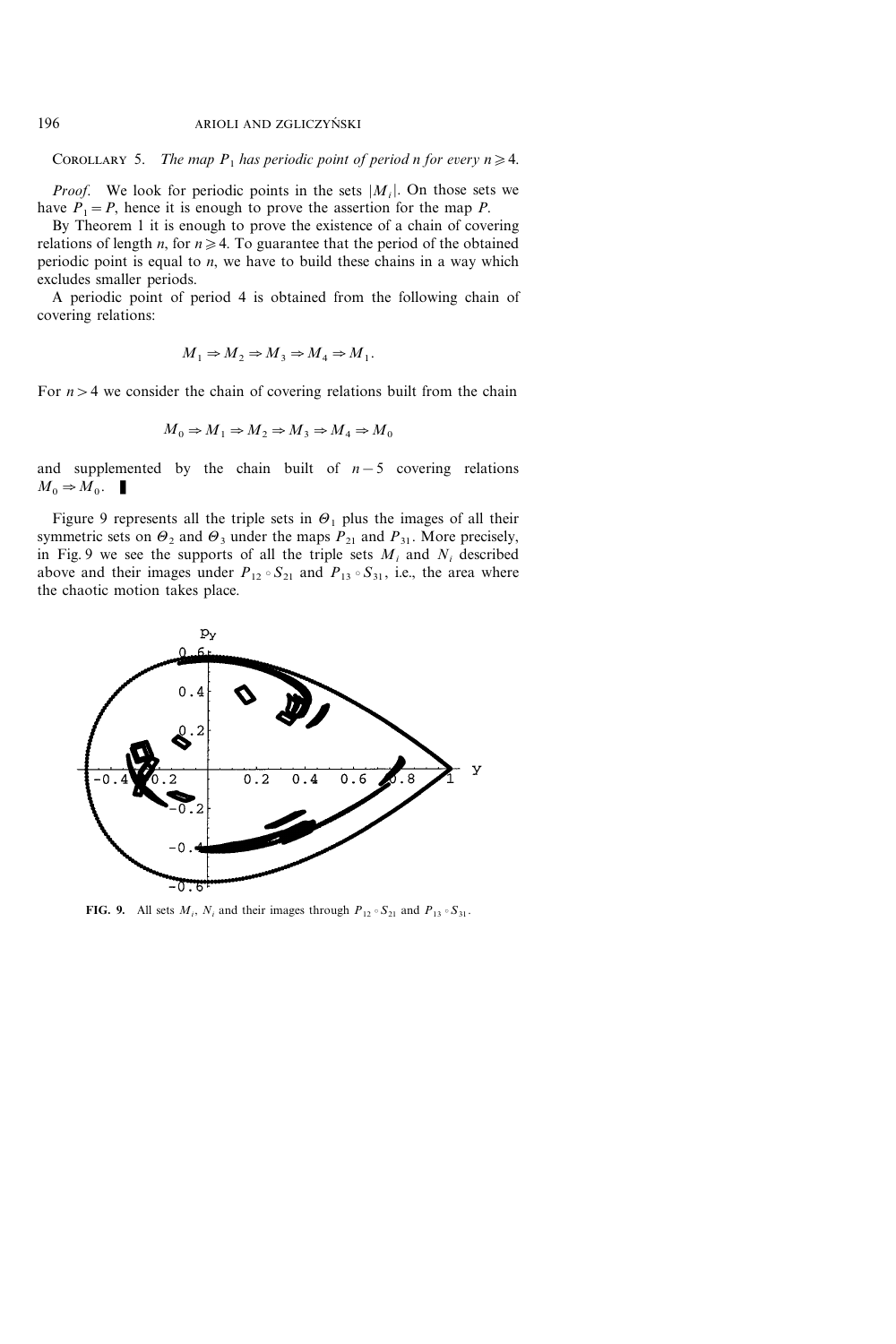#### 5.1. Topological Entropy Estimates

For a map f let  $h_t(f)$  denote the topological entropy of a map f (see [W]). We want to estimate the topological entropy of the map  $P_1$ . To this purpose we use the following lemma:

LEMMA 6. Let  $f: X \to X$  be a continuous map. Let  $S \subset X$  be an invariant set, and let A be an  $n \times n$  matrix such that there exists a surjective map  $\pi: S \to \Sigma_A$  satisfying  $\sigma \circ \pi = \pi \circ f$ . Then  $h_t(f) \geqslant \ln(\max\{|\lambda_i|, \lambda_i \text{ is an eigenvalue}\})$ of  $A$ .

*Proof.* The proof is an easy consequence of Theorem 7.13 in [W] and is left to the reader.

We do not know what the relation is between iterations of P and  $P_1$  (see Remark 3), therefore we base our computation of the topological entropy for  $P_1$  on (5.1) only.

COROLLARY 6.  $h_t(P_1) > 1.38$ .

*Proof.* Consider the collection of t-sets  $(M_0, M_1, M_2, M_3, M_4)$ . Let A be the transition matrix resulting from the chain (5.1): We have

$$
A = \begin{bmatrix} 1 & 0 & 0 & 0 & 1 \\ 1 & 0 & 0 & 0 & 1 \\ 0 & 1 & 0 & 0 & 0 \\ 0 & 0 & 1 & 0 & 0 \\ 0 & 0 & 0 & 1 & 0 \end{bmatrix}
$$

.

By Lemma 6 a lower bound for  $h_t$  is given by the maximal norm eigenvalue of the matrix A. The characteristic polynomial is  $p(x) = -x(x^4 - x^3 - 1)$ , and since  $p(1.38027)=5.018\times10^{-5}$  and  $p(1.38028)=-1.6116\times10^{-5}$ , then  $h_t(P_1) > 1.38027.$ 

#### 5.2. Other Energy Levels

Since by Remark 5 Lemma 5 holds also for all energies  $E \in (\frac{1}{6} - \delta, \frac{1}{6} + \delta)$ for some small  $\delta > 0$ , we can infer that all the results in this section are valid for this energy range.

# 6. RIGOROUS NUMERICS FOR ODE'S

In this section we describe the essential points of the rigorous numerics we used to solve our problem. We describe briefly the main problem one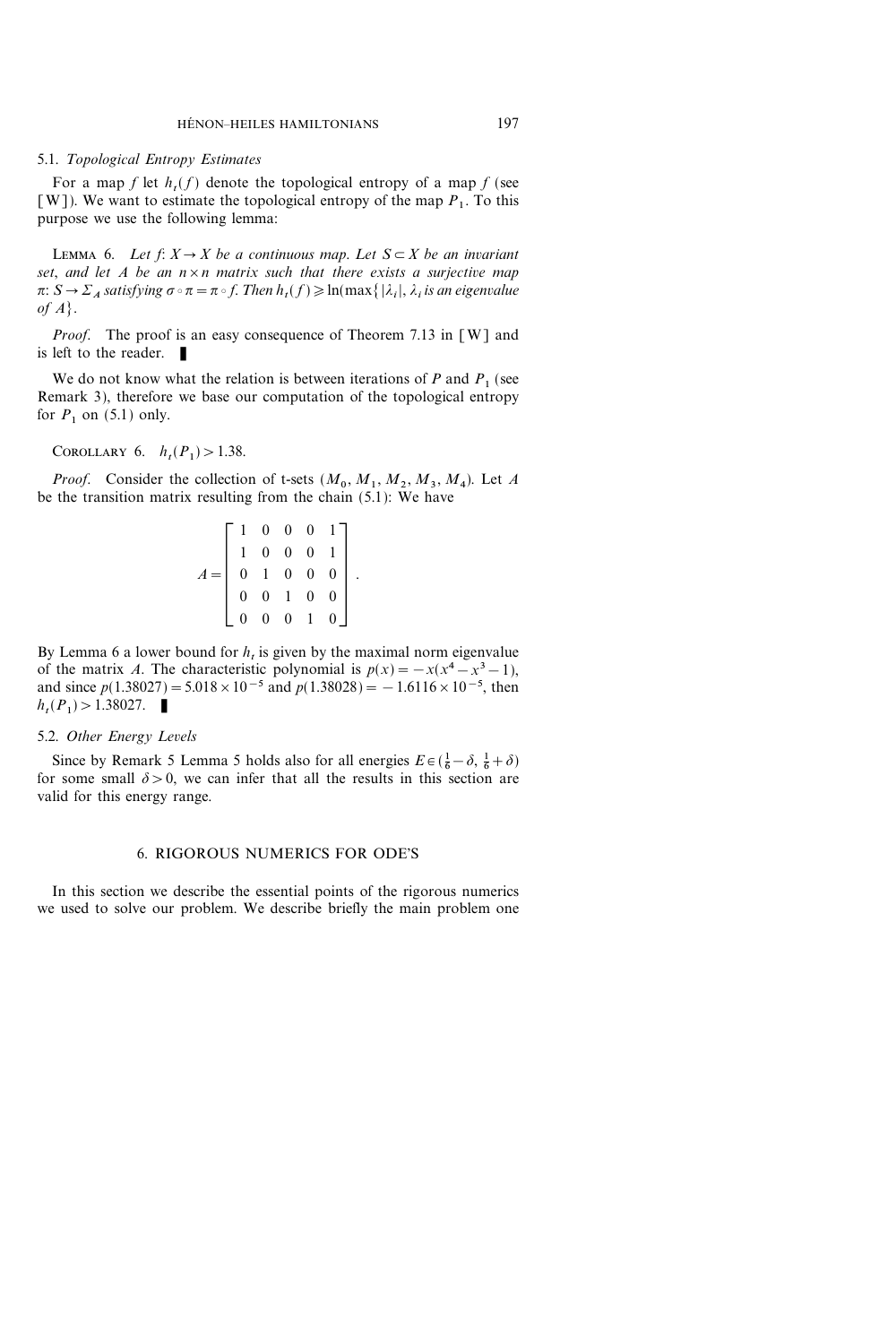faces when doing rigorous numerics, the wrapping effect, and the Lohner Algorithm we used to contain it. We decided to include here a short description of the Lohner Algorithm, because it appears to be unknown outside the interval arithmetic community.

Some details like how we produce the Poincaré map from computed rigorous enclosures of trajectories or how we check our covering relations are rather obvious, so we do not include them here.

# 6.1. Interval Arithmetic

We performed our computations using interval arithmetic. This means that instead of dealing with real numbers, we have done all operations on intervals to include round-off errors (see  $[MM3]$  and the references cited there for more details about this topic).

In the following, by letters we denote single-valued objects like vectors, real numbers, and matrices. By square brackets we denote sets, for example,  $[f(x+[r])] := \{ y : |: y = f(x+t), : t \in [r] \}.$  By angular brackets  $\langle \cdot \rangle$  we denote the computer realization of the operation inside these brackets using interval arithmetic. For example,  $x \langle + \rangle y$  represents an interval which contains  $x+y$ . For a function F, by  $\langle F \rangle$  we denote its computer realization obtained by replacing every ideal operation with its computer realization. For a set  $\lceil r \rceil$ , by  $\langle r \rangle$  we denote its interval hull realized by the computer (this means the smallest product of intervals which is representable by the computer and contains the set  $\lceil r \rceil$ ). We have

$$
\Phi(x) \in \langle \Phi(x) \rangle, \qquad [\Phi([r])] \subset \langle \Phi(\langle r \rangle) \rangle.
$$

# 6.2. Wrapping Effect

The main problem one faces when trying to do rigorous numerics for ordinary differential equations is the wrapping effect.

Let

$$
R_{\alpha} = \begin{bmatrix} \cos(\alpha) & -\sin(\alpha) \\ \sin(\alpha) & \cos(\alpha) \end{bmatrix}, \qquad [x] = [-\delta, \delta]^2
$$

Consider now the evaluation in interval arithmetic of the product  $R_{\alpha}[x]$ . For  $|\alpha| < \pi/2$  the result is

$$
R_{\alpha}\langle \cdot \rangle [x] \supset (\cos(\alpha) + |\sin(\alpha)|)[-\delta, \delta]^2.
$$

Hence for a map which is an isometry we see that its computer realization has a growth factor  $cos(\alpha) + |sin(\alpha)| > 1$  for  $\alpha \neq 0$ .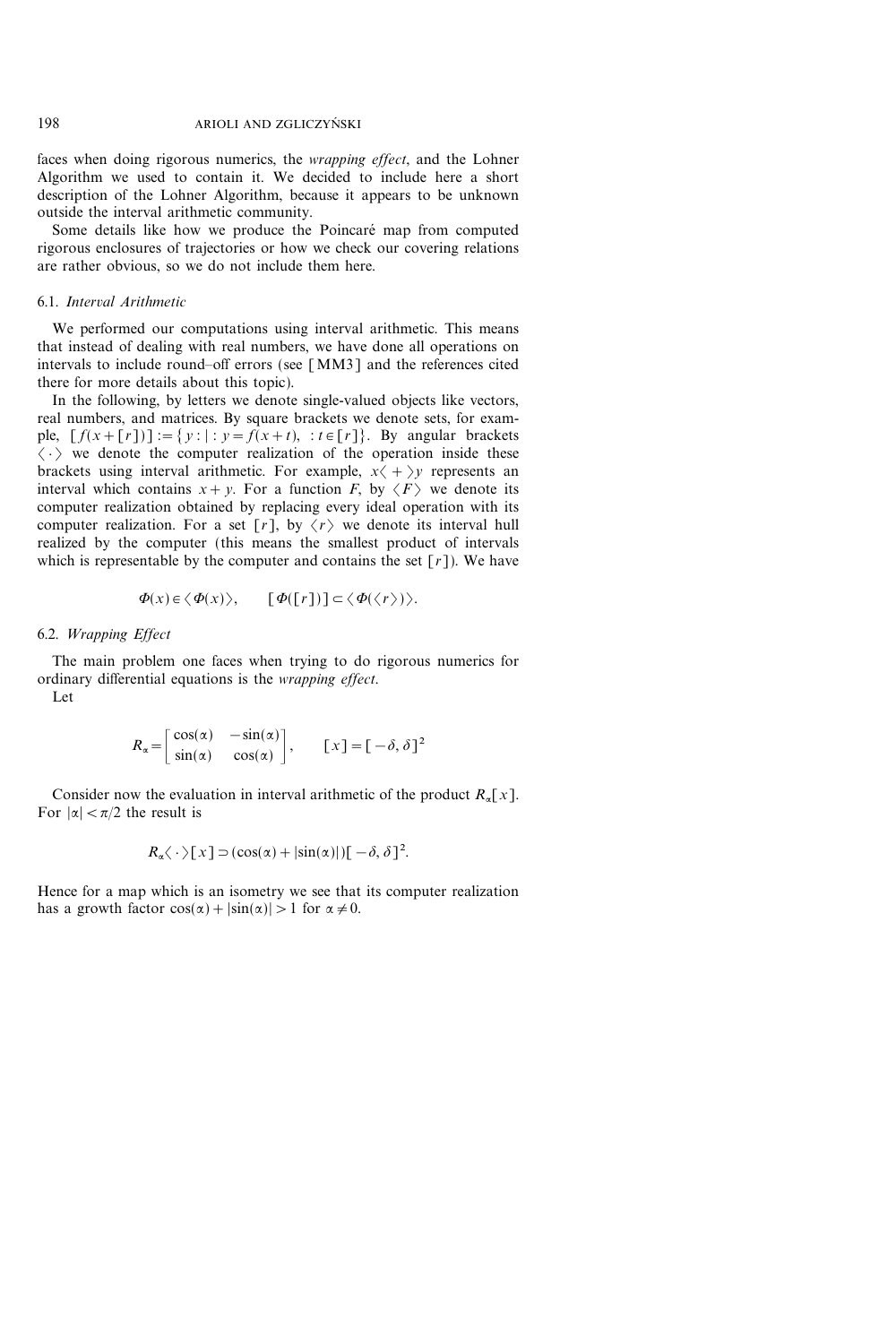Observe that when solving the system of equations of the harmonic oscillator

$$
\dot{x} = -y, \qquad \dot{y} = x,\tag{6.1}
$$

the  $2\pi$ -shift along the trajectory for (6.1) is an identity map, but when we compute it numerically in interval arithmetic we have to compose a map  $R<sub>k</sub>$ , where h is the time step used in the numerical scheme. An easy computation shows that for the  $2\pi$  map for this system we obtain a growth factor  $e^{2\pi} \approx 535$  as  $h \to 0$ .

For more complicated equations like the Lorenz system, the effect is even worse (see [GZ]).

#### 6.3. Lohner Algorithm

We describe briefly the version of the Lohner Algorithm [Lo] we used in our computations.

Consider the ordinary differential equation

$$
x' = f(x), \qquad x \in \mathbb{R}^n, \tag{6.2}
$$

inducing a dynamical system which we denote by  $\varphi$ .

Let  $\Phi(h, x)$  be a Taylor method for solving Eq. (6.2), where  $h \in \mathbb{R}$  and  $x \in \mathbb{R}^n$ . We have

$$
\varphi(h, x) \in \Phi(h, x) + [w], \tag{6.3}
$$

where  $[w]$  is the remainder term calculated over the set containing  $\varphi([0, h], x)$ .

Our aim is to estimate  $[\varphi(h, x_k + [r_k])]$ , where  $x_k$  is a vector and  $[r_k]$ is a set. One of the basic ideas of Lohner is to use the Jacobian matrix for the explicitly known function  $\Phi(h, \cdot)$  instead of trying to estimate the Jacobian matrix for  $\varphi(h, \cdot)$ .

We proceed as follows:

Step 1. We find a rough enclosure D for  $\lceil \varphi([0, h], x_k + [r_k]) \rceil$  (we choose  $D=\mathcal{Z}_1$ ).

Step 2. We calculate the error term appearing in (6.3),  $\lceil w \rceil$ :=  $[w](D)$  on D, by evaluating  $x^{(r+1)}$  on D using the formulas for the time derivatives of the solutions, which are easy to compute in this case.

Step 3. From  $(6.3)$  we have

$$
[\varphi(h, x_k + [r_k])] \subset [\varPhi(h, x_k + [r_k])] + [w].
$$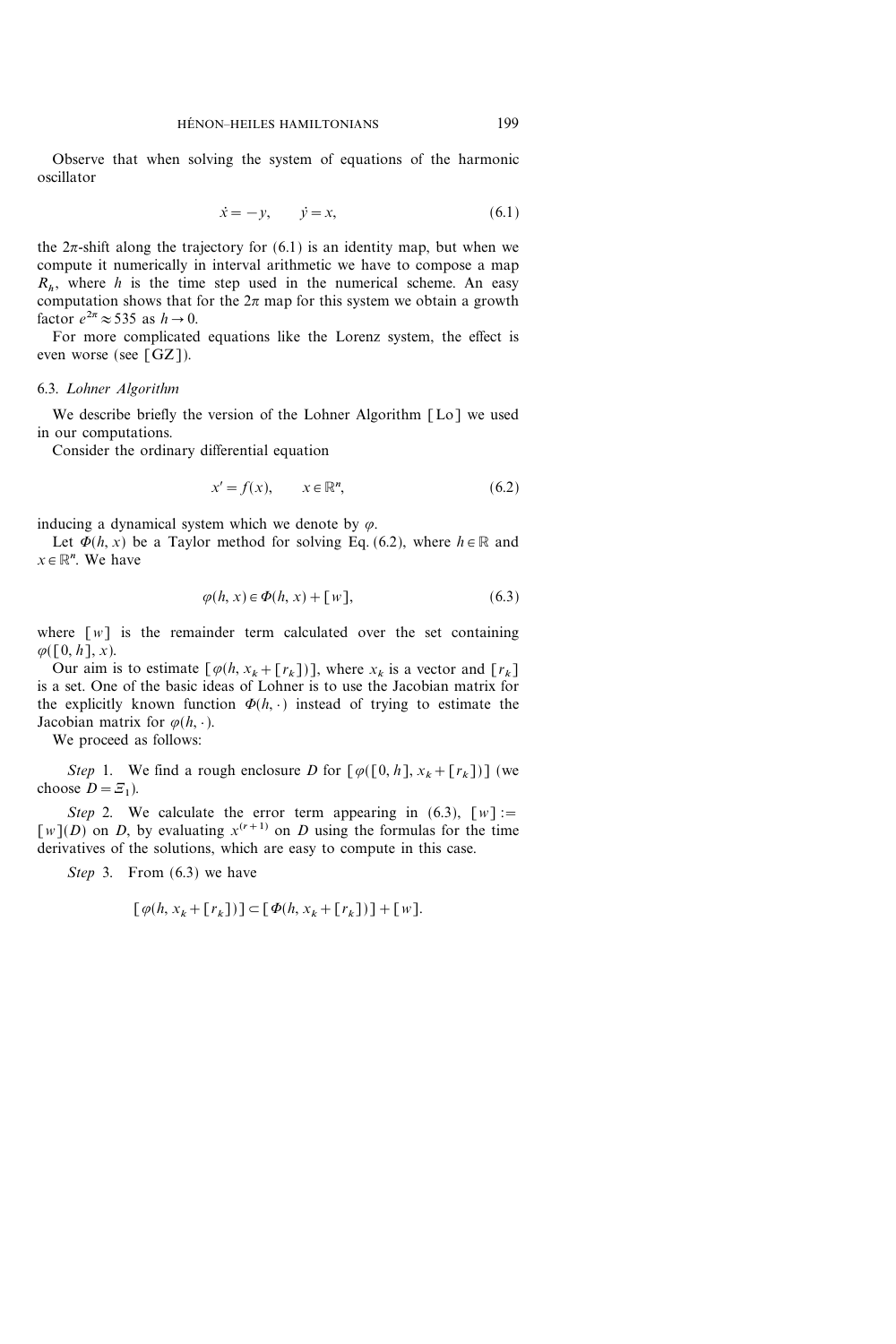Consider  $\Delta x \in [r_k]$ . We apply the Lagrange mean value theorem to  $\Phi_i(h, x_k + \Delta x)$  to obtain

$$
\Phi_i(h, x_k + \Delta x) = \Phi_i(h, x_k) + \sum_{i=1}^n \frac{\partial \Phi_i(h, x_k + \theta \Delta x)}{\partial x_j} \Delta x_j
$$

for every  $i=1, ..., n$ ,  $\Delta x \in [r_k]$  and  $\theta = \theta(i, \Delta x) \in [0, 1]$ .

Let us denote by  $[A_k]$  an array whose entries are given by

$$
[A_{k, ij}] := \left[ \frac{\partial \Phi_i(h, x_k + [r_k])}{\partial x_j} \right].
$$

Since  $\Delta x \in [r_k]$  we obtain

$$
[\varphi(h, x_k + [r_k])] \subset \Phi(h, x_k) + [A_k] \cdot [r_k] + [w]. \tag{6.4}
$$

Step 4. Let

 $x_{k+1}$  = the middle point of  $(\langle \Phi(h, x_k) \rangle + [w]),$  $[1-(\sqrt{6}(l, x)) + [0, 1)]$ 

$$
\lfloor z_{k+1} \rfloor = (\langle \Phi(h, x_k) \rangle + \lfloor w \rfloor) - x_{k+1},
$$
  

$$
\lfloor r_{k+1} \rfloor = \lfloor A_k \rfloor \lfloor r_k \rfloor + \lfloor z_{k+1} \rfloor.
$$

From (6.4) it follows easily that

$$
[\varphi(h, x_k + [r_k])] \subset x_{k+1} + [r_{k+1}].
$$

Iterating this procedure, we obtain

$$
[\varphi(nh, x_0 + [r_0])] \subset x_n + [r_n]
$$

where

$$
[r_{k+1}] = [A_k][r_k] + [z_{k+1}].
$$

Let us remark that in the above discussion we used ideal mathematical arithmetic operations, but in numerical calculations we have to prevent the wrapping effect. Therefore we have to find an efficient algorithm to evaluate the recursively defined sequence of  $[r_k]$ . More precisely we need to avoid the multiplication  $[A_k][r_k]$ , which is the source of the wrapping effect.

We used the method which Lohner calls inner enclosure, which is devised for the situation when the initial size of  $[r_0]$  is large when compared with other errors (round-off errors and the rest term in the Taylor method).

In this approach we never compute  $[r_{k+1}]$  explicitly, but we use an additional variable  $[\tilde{r}_{k+1}]$  recursively defined by setting  $[\tilde{r}_0]=\{0.0\}^n$  and  $[\tilde{r}_{k+1}]=[A_k][\tilde{r}_k]+[z_{k+1}]+([A_k]C_k-C_{k+1})[r_0],$  where  $C_0:=I$  and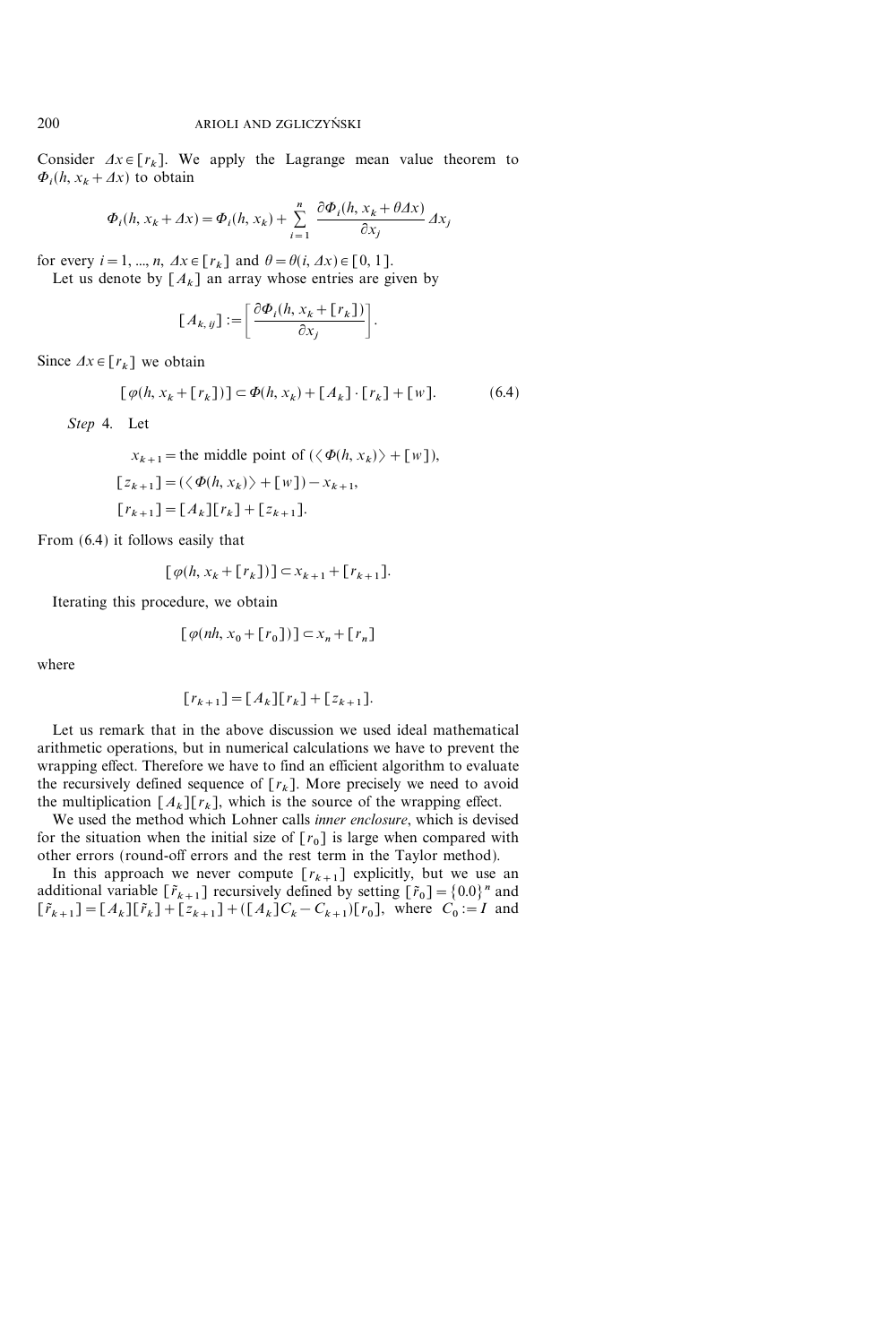$C_{k+1}$  is a middle point of  $[A_k]C_k$ . By these definitions we have  $[r_{k+1}]$  =  $C_{k+1}[r_0]+[\tilde{r}_{k+1}],$  and due to the splitting of  $r_k$  into  $C_k[r_0]$  and  $[\tilde{r}_k],$ the wrapping effect is present only in the term  $[\tilde{r}_k]$ , which is in our computations much smaller than the other one arising from  $[r_0]$ .

#### 6.4. Some Technical Data Concerning the Computations

We use the Lohner Algorithm with a third-order Taylor method. The time step is for most edges  $h=0.05$ , but for a few edges we need  $h=0.025$ . The edges are divided into 100–300 segments, depending on the edge. The Poincaré return times are in this range  $\lceil 6, 10 \rceil$ .

We used a computer running the Linux O.S. equipped with a 450-MHz Pentium III CPU. The total computation time was approximately 2 hours and 40 minutes. The interval arithmetic and Lohner Algorithm were implemented in  $C++$  and compiled using the *gnu* compiler.

# **REFERENCES**

- [BGM] J. C. Bastos de Figueiredo, C. Grotta Ragazzo, and C. P. Malta, Two important numbers in the Hénon-Heiles dynamics, *Phys. Lett. A* 241 (1998), 35-40.
- [CKR] R. C. Churchill, M. Kummer, and D. L. Rod, On averaging, reduction, and symmetry in Hamiltonian systems, *J. Differential Equations* 49 (1983), 359-414.
- [CPR] R. C. Churchill, G. Pecelli, and D. L. Rod, "A Survey of the Hénon-Heiles Hamiltonian with Applications to Related Examples,'' Lecture Notes in Physics, Vol. 93, pp. 76-136, Springer-Verlag, New York/Berlin, 1978.
- [CPRI] R. C. Churchill, G. Pecelli, and D. L. Rod, Stability transitions for periodic orbits in hamiltonian systems, Arch. Rational Mech. Anal. 73 (1980), 313-347.
- [CRI] R. C. Churchill and D. L. Rod, Pathology in dynamical systems. I. General theory, J. Differential Equations  $21$  (1976), 39-65.
- [CRII] R. C. Churchill and D. L. Rod, Pathology in Dynamical Systems. II. Applications, J. Differential Equations  $21$  (1976), 66-112.
- [CRIII] R. C. Churchill and D. L. Rod, Pathology in Dynamical Systems. III. Analytic Hamiltonians, J. Differential Equations 37 (1980), 23-38.
- [CRIV] R. C. Churchill and D. L. Rod, Homoclinic and heteroclinic orbits of reversible vectorfields under perturbation, Proc. Roy. Soc. Edinburgh Ser. A 102 (1986), 345-363.
- [E] R. Easton, Isolating blocks and symbolic dynamics, J. Differential Equations 17  $(1975), 96-118.$
- [GH] J. Guckenheimer and P. Holmes, "Nonlinear Oscillations, Dynamical Systems, and Bifurcations of Vector Fields," Springer-Verlag, New York/Heidelberg/Berlin.
- [GZ] Z. Galias and P. Zgliczyński, Computer assisted proof of chaos in the Lorenz system, *Physica D* 115 (1998), 165-188.
- [GR1] C. Grotta Ragazzo, Nonintegrability of some Hamiltonian systems, scattering and analytic continuation, Comm. Math. Phys. 166 (1994), 255-277.
- [GR2] C. Grotta Ragazzo, Irregular dynamics and Homoclinic orbits to Hamiltonian saddle-centers, Comm. Pure Appl. Math. 50 (1997), 105-147.